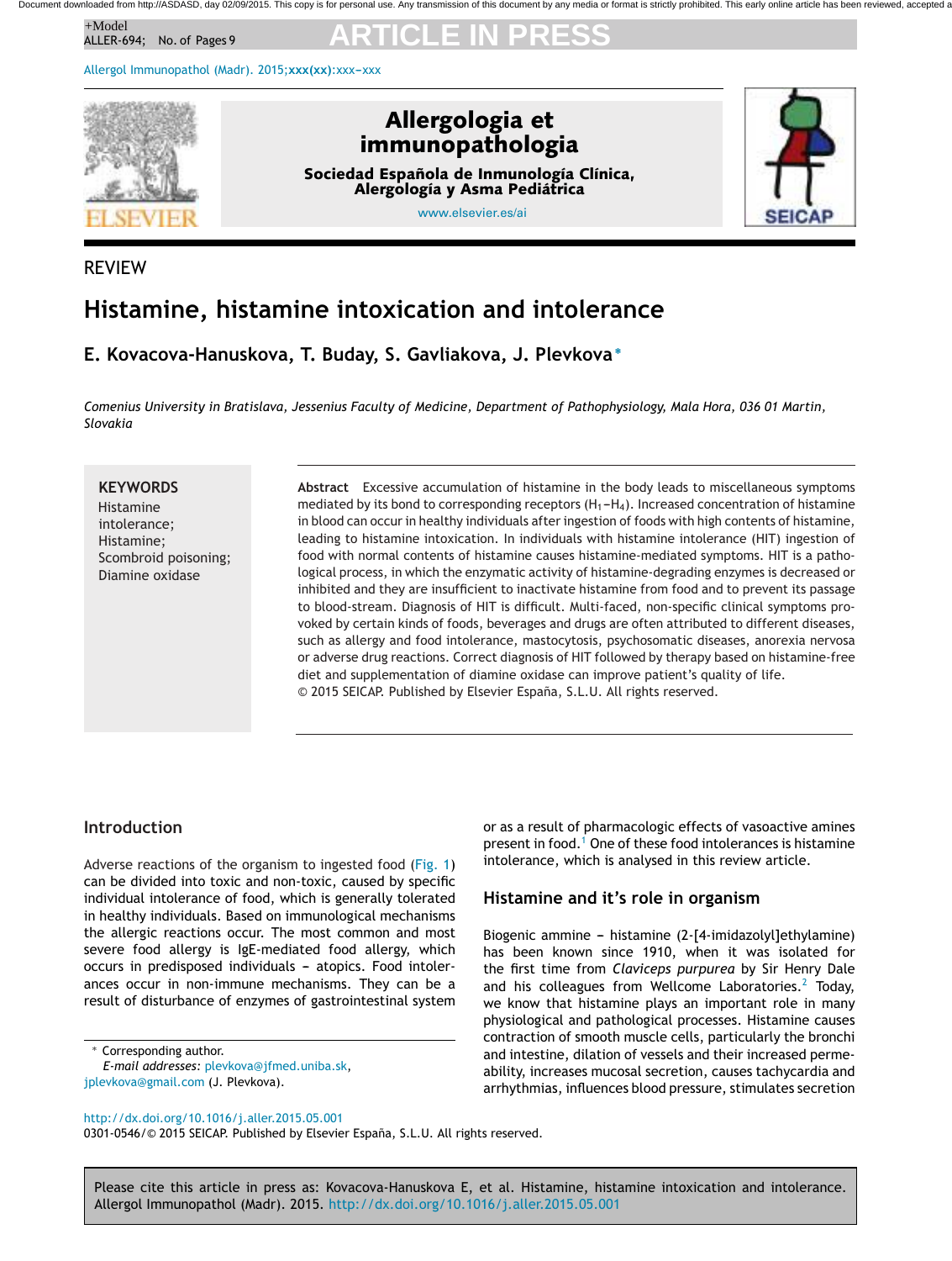<span id="page-1-0"></span>

**Figure 1** Adverse reactions of organism to food, EAACI classification.

Modified from [1.](#page-7-0)

of gastric juices and irritates nociceptive nerve fibres. Other important processes in which histamine is involved include neurotransmission, immunomodulation (enhanced chemotaxis of eosinophils and neutrophils, production of prostaglandins and thromboxane B, suppressed synthesis of lymphokines, etc.), haemopoiesis, wound healing, intestinal ischaemia, day-night rhythm, the regulation of histamine- and polyamine-induced cell proliferation and angiogenesis in tumour models. $3,4$  Pleiotropic effects of histamine are mediated by its bond to membrane receptors of different cell types. Presently, there are four subtypes of histamine receptors described: histamine receptor 1 (H<sub>1</sub>R), histamine receptor 2 (H<sub>2</sub>R), histamine receptor 3 (H<sub>3</sub>R) and histamine receptor 4 (H<sub>4</sub>R). All these receptors belong to a family of receptors coupled with G-proteins. They are heptahelical transmembrane molecules, which act as transducers of extracellular signals via G-protein and intracellular system of second messengers.<sup>[5](#page-7-0)</sup>

## **Endogenous sources of histamine in organism**

Histamine originates in decarboxylation of amino acid histidine mediated by enzyme L-histidine decarboxylase, which contains pyridoxal phosphate (vitamin  $B6$  $B6$ ).<sup>6</sup> The name histamine comes from Greek *histos* - tissue, because it is present in many tissues of organism. It was isolated from liver and lung samples in 192[7](#page-7-0) by Best et al.<sup>7</sup> Classical sources of histamine in the organism are gastric enterochromaffin cells, histaminergic neurons, mast cells and basophils, which store histamine in intracellular vesicles, from where it is released upon stimulation. It is known that degranulation of mast cells and histamine release is a result of bonding of specific antigen to Fc $\varepsilon$ RI receptor, which can be inhibited by luteolin (flavonoid with antioxidant properties).<sup>[60](#page-8-0)</sup> Activation of mast cells can also occur in non-immune stimuli, such as neuropeptides (substance P), parts of complement system (e.g. C3a and C5a), cytokines (IL-1, IL-3, IL-8, and GM-CSF), platelet activating factor (PAF), hyperosmolarity, lipoproteins, adenosine, superoxidases and hypoxia. Many chemical and physical factors can be responsible for histamine release as well, for example extreme temperatures, trauma, vibrations or alcohol and some certain types of food and medication. $8$  Mast cell

activation plays a crucial role in the pathogenesis of many diseases - not only allergic, but autoimmune as well, such as rheumatoid arthritis.<sup>[61](#page-8-0)</sup> Ability of de novo synthesis of histamine is also present in other cell types, e.g. platelets, monocytes/macrophages, dendritic cells, neutrophils and lymphocytes.<sup>[9](#page-7-0)</sup>

### **Exogenous sources of histamine**

Apart from endogenous production, histamine is introduced to the organism from exogenous sources by ingestion of some types of food, where histamine is naturally present in a high concentration. Histamine in exogenous sources can be synthesised by microbial decarboxylation of histidine by different fermenting bacteria, including natural human flora in the gut. Some bacteria are able to decarboxylate histidine in temperatures around +4 ◦C. To prevent histamine contamination of food the cooling is insufficient, freezing and early liquidation of viable bacteria is necessary. Due to thermostability, histamine which is present in food is almost irremovable. Some types of food contain naturally high amount of histamine (cocoa, spinach, tomatoes, . . .). A high content of histamine is present in foods which originate by fermentation, either spontaneous or targeted (fermentation of alcoholic beverages - beer, wine; fermented vegetables, cheeses, meat, soy, yoghurt, . . .). It is also important not to forget bacterial contamination of food when stored improperly.<sup>[10](#page-7-0)</sup> The ability to produce histamine is present in Gram-positive, as well as Gramnegative bacteria. Many Gram-negative bacteria with this ability are common contaminants of food. From fish, ingestion of which caused histamine intoxication, the strains of *Hafnia alvei, Morganella morganii, Klebsiella pneumoniae, Morganella psychrotolerans, Photobacterium phosphoreum* and *Photobacterium psychrotolerans* were isolated. In fermented foods, the strains of *Oenococcus oeni, Pediococcus parvalus, Pediococcus damnosus, Tetragenococcus species, Leuconostoc species, Lactobacillus saerimneri 30a, Lactobacillus hilgardii, Lactobacillus buchnerii* and *Lactobacillus curvatus* are responsible for histamine production. Furthermore, it was discovered that for the contamination of ingredients in manufacturing process of wine and histamine production the strains of *Lactobacillus parabuchneri*, or *Lactobacillus rossiae* are responsible.[11](#page-7-0) Enzymatic activity of histidine decarboxylase can last even after bacterial autolysis.<sup>[12](#page-7-0)</sup>

## **Histamine degradation**

Based on localisation, histamine can be inactivated by two processes - oxidative deamination of primary aminogroup to imidazolacetaldehyde, catalysed by enzyme diaminooxidase (DAO, histaminase) $13$  or methylation of imidazole core to N4-methylhistamine catalysed by enzyme histamine N-methyltransferase (HNMT).<sup>[14](#page-7-0)</sup> For proper function of DAO enzyme its cofactors are important - vitamins B6 and C and copper. DAO protein, stored in vesicular structures, bonds to plasma membrane of cells and is released in circulation after stimulation and is responsible for degradation of extracellular histamine. On the other hand, HNMT is present in cytosol of cells and is able to degrade histamine only in intracellular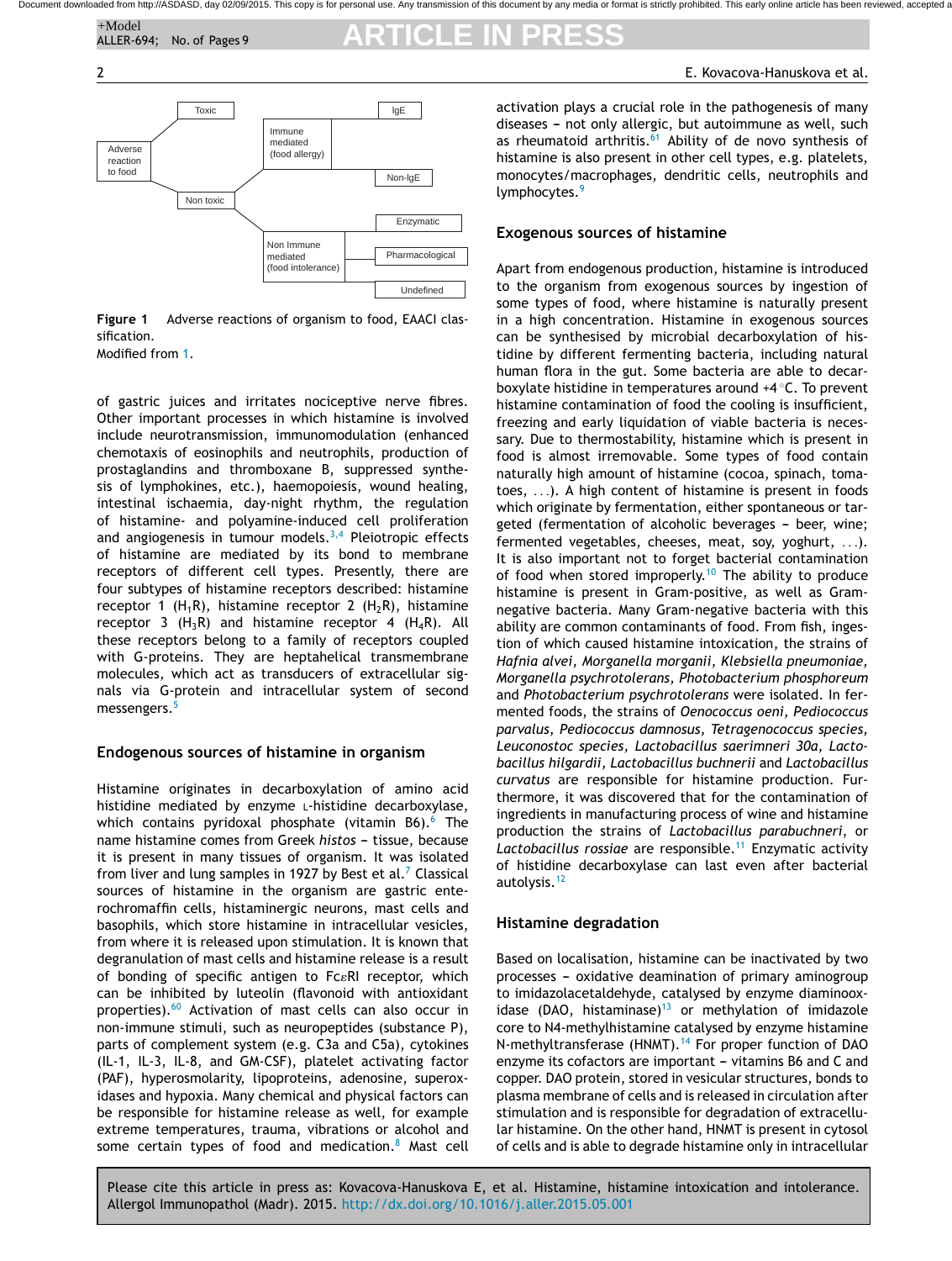<span id="page-2-0"></span>Histamine, histamine intoxication and intolerance 3



**Figure 2** Degradation of histamine in gut. (A) Healthy individual. Normal concentration of histamine in food. Most histamine is inactivated by DAO and HNMT enzymes in gut, only a small amount of histamine passes to blood stream and does not cause histaminemediated symptoms. (B) Histamine intoxication (scombroid poisoning). Ingestion of foods with high contents of histamine (more than 500 mg/kg) by healthy individual. Enzyme activity of DAO and HNMT is normal, but insufficient to inactivate excessive amount of histamine. Histamine passes to blood stream and evokes histamine-mediated symptoms. (C) Histamine intolerance. In individuals with histamine intolerance, enzyme activity of DAO and HNMT in gut is decreased or inhibited and insufficient to inactivate histamine from a food with normal concentration of histamine. Histamine passes to blood stream and evokes histamine-mediated symptoms.

space. In mammals, DAO expression is limited to specific tissues - the highest activity of DAO is present in small intestine and ascending colon, placenta and kidneys. Decrease of DAO activity can be a potential marker of damage of intestinal mucosa by inflammatory, malignant processes or by chemotherapy. HNMT is widely expressed in many human tissues - kidneys, liver, spleen, prostate, ovaries, in cells of spinal cord, in bronchi and the trachea.<sup>[8](#page-7-0)</sup> Although both enzymes, DAO and HNMT, are present in intestinal epithelium, the main barrier of absorption of histamine into the blood stream is DAO. HNMT plays only a minor role in this process. Under normal circumstances, this enzymatic barrier sufficiently protects from resorption of histamine into blood stream (Fig. 2A).<sup>[15](#page-7-0)</sup> Diamine oxidase is continuously secreted into the intestinal lumen. Therefore, in a healthy person histamine-rich food is largely eradicated of histamine in the intestine. The remaining quantity of histamine is degraded by DAO when it passes through the intestinal mucosa. DAO also protects the body from histamine formed physiologically by intestinal bacteria in the intestine.[16](#page-7-0)

## **Histamine intoxication**

Though histamine is quickly inactivated by diamine oxidase in healthy individuals, even in them severe symptoms resulting from increased concentration of histamine in blood can occur - histamine intoxication in case of ingestion of food with high contents of histamine, such as fish of fermented cheeses. Previous terms for histamine intoxication were scombroid fish poisoning, pseudoallergic fish poisoning, histamine overdose, or mahi-mahi flush. The term scombroid was used because the first fish species implicated in this poisoning were from the suborder *Scombridae*, which includes mackerel, tuna, marlin, swordfish, albacore, bonito, skipjack, and almost 100 other species (Scombridae is derived from the Greek word *scombros*, which means mackerel or tunny). $17$  Not only scombroid fish, but also some nonscombroid fish (mahi mahi, bluefish, sardines, pilchards. . .) have high contents of histamine thanks to naturally occurring histidine, which is decarboxylated by the bacteria mentioned earlier in improper processing and storage of fish. Histamine is the only biogenic amine with regulatory limits set by legislation of the European Union, up to a maximum of 200 mg/kg in fresh fish and 400 mg/kg in fishery products treated by enzyme maturation in brine.<sup>[18](#page-7-0)</sup> Pathogenesis of histamine intoxication cannot be explained by action of histamine alone. Scombrotoxic fish present with higher toxicity when compared to equivalent per oral dose of pure histamine. Other mechanisms are suggested, such as inhibition or potentiation of enzymes controlling histamine, presence of substances, which cause degranulation of mast cells, the presence of other histamine agonists and the existence of histamine intolerance, by which high interindividual vari-ability in response to decomposed fish can be explained.<sup>[3](#page-7-0)</sup> Toxicity of histamine can be potentiated by other substances produced in the process of decomposition of fish - cadaverin and putrescin, which inhibit intestinal inactivation enzymes mono- and diamine oxidases<sup>[19](#page-7-0)</sup> or release histamine from bond to mucosal mucin and facilitate its absorption. Typical symptoms of histamine intoxication include rash, erythema, sweating, nausea, vomiting, diarrhoea, sensation of burning in mouth, swelling of tongue and face, headaches, respiratory distress, palpitations and hypotension. The symptoms of histamine poisoning can be present for few hours or a day, but in rare cases they may persist for several days. However, statistical data about its incidence are not available because the poisoning incidents are often underestimated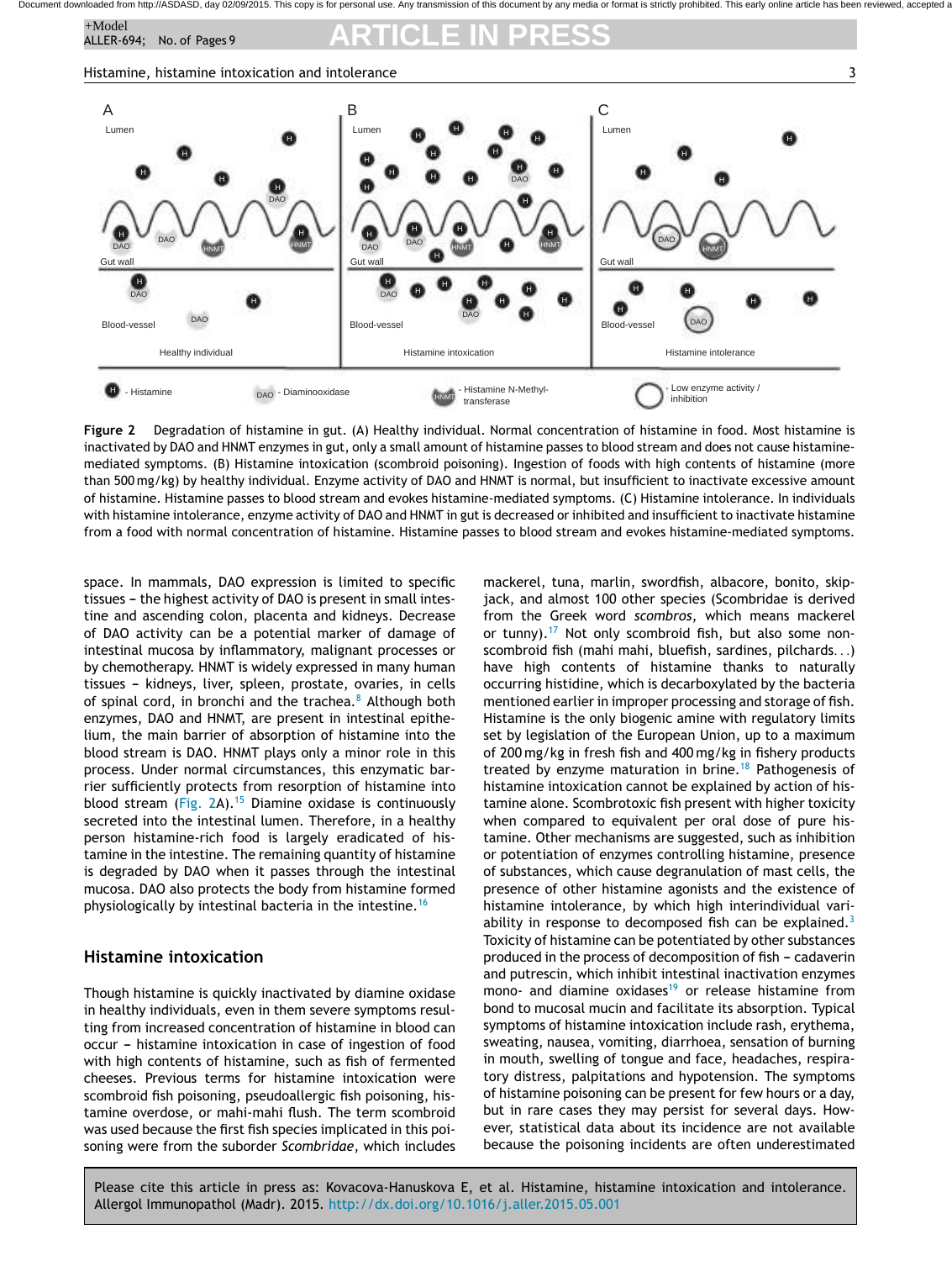due to mild or not recognised nature of illness and to inadequate systems to attribute food-borne diagnosis.<sup>[18](#page-7-0)</sup> Diagnosis is confirmed by increased plasmatic concentration of histamine in the patient or in contaminated food. $20 \text{ In}$  $20 \text{ In}$ differential diagnosis from food allergy, the concentration of serum tryptase measured within 1-2h after onset of symptoms can be helpful.<sup>[21](#page-7-0)</sup> In food allergy, the activity of serum tryptase is increased and in histamine intoxication it is within physiological values. The course of histamine intoxication is usually mild, self-limited, lasts for short period of time and does not require therapy. In severe cases of histamine intoxication, therapeutic intervention is required - supportive volumotherapy and oxygenotherapy and oral antihistamines and bronchodilators are administered.

## **Histamine intolerance (HIT)**

Histamine intolerance (abbreviated HIT) is a pathological process, in which due to the disproportion between intake of histamine and ability of the organism to eliminate it, excessive accumulation of histamine occurs and development of symptoms caused by its bond to corresponding receptors  $(H_1-H_4)$  ([Fig.](#page-2-0) 2C). HIT has typically presented more often

in people who are middle-aged and prevalence of it is esti-mated to be 1% of the population<sup>[22](#page-7-0)</sup> although this diagnosis can be unrecognised and underestimated, because it manifests via the multi-faced clinical symptoms, which are often misinterpreted by the patient as well as by the physician. Sources of histamine and possible causes of its levels in organism are summarised in Table 1.

Under normal circumstances, there is an enzymatic barrier formed by DAO and HMNT in cells of intestinal epithelium in otherwise healthy individuals, which sufficiently protects from resorption of histamine from ingested food into the blood stream. Histamine intolerance, therefore increased histamine concentration in blood, can be caused when the amount of these protective enzymes is insufficient or these enzymes are inhibited.<sup>[15](#page-7-0)</sup> In such cases, development of symptoms resulting from increased concentration of histamine occurs even in ingestion of small amount of histamine in food, which is usually well tolerated in healthy individuals.

Insufficient activity of DAO can occur based on genetic predisposition, in diseases of gastrointestinal tract, which decrease production of DAO by damaged enterocytes (inflammatory bowel diseases, infections, parasitic infestations, dysmicrobia, metabolic malabsorption), $^{23}$  $^{23}$  $^{23}$  or in

| Sources of histamine and possible causes of increase of concentration in organism.<br>Table 1           |                                                                                                                                                                                                                                                                                                                                                                                                                                                                                                                                                                                                                                                                               |  |
|---------------------------------------------------------------------------------------------------------|-------------------------------------------------------------------------------------------------------------------------------------------------------------------------------------------------------------------------------------------------------------------------------------------------------------------------------------------------------------------------------------------------------------------------------------------------------------------------------------------------------------------------------------------------------------------------------------------------------------------------------------------------------------------------------|--|
| Naturally produced histamine, mostly in mast cells                                                      |                                                                                                                                                                                                                                                                                                                                                                                                                                                                                                                                                                                                                                                                               |  |
| Naturally occurring histamine in larger<br>quantities<br>Histamine liberators of natural origin         | Tomatoes, eggplant, spinach, fish, chicken and every stored meat<br>All fermented food (cheeses, sausages, sauerkraut, wine, beer, champagne<br>Pineapple, bananas, citrus fruits, strawberries, nuts, papaya, tomatoes,<br>liquorice, spices, legumes, cocoa, alcohol; fish, seafood, pork, egg white                                                                                                                                                                                                                                                                                                                                                                        |  |
| Histamine liberators of artificial origin<br>Bacteria and yeast contributing to<br>histamine production | Additives (colourants, preservatives, stabilisers, taste enhancers, flavourings )<br>Foods with viable yeast - sourdough, fresh bread                                                                                                                                                                                                                                                                                                                                                                                                                                                                                                                                         |  |
| Substances decreasing DAO activity in food<br>Substances decreasing DAO activity in<br>medication       | Alcohol<br>Antiarrhythmics (verapamil, propafenone), antibiotics (cefuroxime, cefotiame,<br>acidum clavulanicum, doxycyclinum, isoniazid, framycetin), painkillers<br>(metamizole), antidepressants, psychiatric medication (amitriptiline,<br>diazepam, inhibitors MAO-1, haloperidol), antiemetics (metoclopramide),<br>antihistamines (promethazine, cimetidine), antihypertensive drugs<br>(dihydralazine), antimalarials (chloroquin), bronchodilators (aminophylline,<br>theophylline), diuretics (furosemide), mucolytics (N-acetylcysteine, ambroxol),<br>muscle relaxant (alcuronium, pancuronium, p-tubocurarin), antiseptics<br>(acriflavinium chloride), chinidin |  |
| Histamine liberators in medication                                                                      | Painkillers (morphine, pethidine, codeine, metamizole, antiflogistics<br>(acetylsalicylic acid), antibiotics (p-cycloserine, chloroquin, pentamidine),<br>anti-hypotensives (dobutamine), antihypertensive drugs (verapamil,<br>alprenolol), antitussives (codeine), cytostatics (cyclophosphamide), diuretics<br>(amilorid), iodine-containing contrast medium, local anaesthetics (mesocaine,<br>procaine, marcaine, prilocaine), muscle relaxant (p-tubocurarin), narcotics -<br>anaesthetics (barbiturates, thiopental)                                                                                                                                                   |  |
| Pyridoxine (vitamin B6) inactivating drugs                                                              | Antihypertensive drugs (hydralazine), antibiotics (D-cyklosporine, isoniazid),<br>hormonal contraception (containing oestrogens)                                                                                                                                                                                                                                                                                                                                                                                                                                                                                                                                              |  |
| Allergic reaction                                                                                       | IgE-mediated histamine release from mast cells                                                                                                                                                                                                                                                                                                                                                                                                                                                                                                                                                                                                                                |  |
| Substances potentiating allergic<br>IgE-mediated histamine release<br>Infection, trauma, shock          | Painkillers - antipyretics (acetylsalicylic acid, diclofenac, flurbiprofen,<br>indomethacin, ketoprofen, mefenamin, naproxen)                                                                                                                                                                                                                                                                                                                                                                                                                                                                                                                                                 |  |

Modified according to [29.](#page-8-0)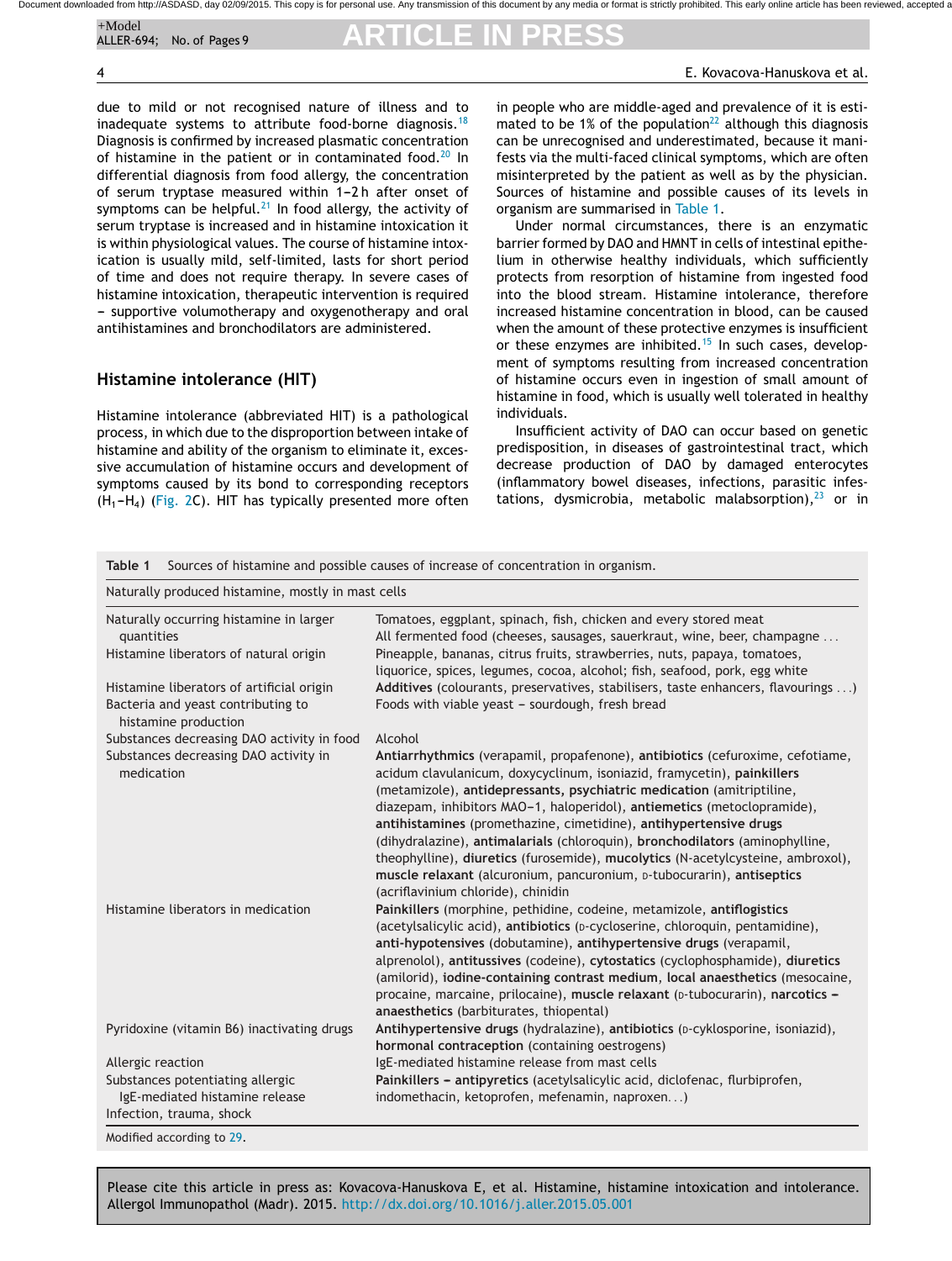## Histamine, histamine intoxication and intolerance 5

inhibition of DAO by other biogenic amines, alcohol or medication. DAO gene polymorphisms significantly influence expression and activity of DAO, but they are not sufficient for the development of HIT on their own. Concurrence of environmental cofactors is of high importance, such as potential modifications of alternative histamine N-methyltransferase pathway, vesicular shift of both enzymes and amines or ability of enterocytes to reuptake histamine. Therefore, on the development of HIT there is a contribution of genetic, as well as environmental factors.<sup>[24](#page-7-0)</sup>

Reduced DAO activity can be found in patients with chronic renal failure, viral hepatitis, advanced hepatic cirrhosis, and chronic urticaria - a typically histamine related illness with a reduced tolerance for endogenous histamine. $^{25}$  $^{25}$  $^{25}$ 

Decreased degradation capacity of DAO can be caused by lack of its cofactors, vitamin B6, vitamin C, copper and zinc.<sup>[26](#page-7-0)</sup> Some substances (histamine liberators) have the ability to release histamine from endogenous reserves in the organism.[10](#page-7-0) Histamine can be synthesised from l-carnosine, which is released in the organism in physical activity and in stress in general. Dipeptide carnosine is present in tissues and is hydrolysed in stress, thus providing histamine. Studies realised in animal models suggest that in stress the concentration of carnosine decreases with a simultaneous increase of histamine concentration.[27](#page-7-0)

Histamine concentration in the organism is also influenced by psychological stress. Hormones, which are released during stress reaction directly activate mast cells, which leads to the release of histamine and other inflammation factors.[28,63](#page-8-0) Apart from that, stress has negative effects on epithelium of small intestine with proved influence on activity of membrane processes and increased permeability of this important barrier. This potentiates increase of input of histamine from intestine and its liberation from mast cells by CRH-dependent mechanisms.

Because the fact that histamine is an important mediator responsible for symptoms of classical allergy reaction type I - (IgE-mediated) hypersensitive reaction, it is difficult to differentiate this reaction from histamine intolerance, which has basically the same clinical manifestation. Unlike IgE-mediated food allergy, when even small amounts of ingested antigen lead to development of symptoms, in histamine intolerance the cumulative amount of ingested histamine plays the key role. $8$ 

#### **Symptoms of HIT**

Most symptoms of HIT develop primarily due to an increase in concentration of histamine in the organism. Secondary symptoms result from the fact that increased concentration of histamine stimulates synthesis and release of catecholamins, which can cause paradoxical increase of blood pressure (even though histamine itself causes its decrease), tachycardia, dysrhythmias, nervousness, sensation of inner tremor and sleep disturbances. Signs of HIT are summarised in Table 2.[29](#page-8-0)

#### **Symptoms** of HIT - nervous system

Neurological symptoms of HIT include headaches. In patients diagnosed with migraine, increased plasmatic levels of histamine were reported not only during migraine attack, but also in asymptomatic stages of disease. In many such patients, HIT was confirmed based on decreased DAO activity. Foods rich in histamine (cheeses, wine) were triggers of headache. Limit of histamine intake in food led to disap-pearance of migraine symptoms.<sup>[30](#page-8-0)</sup>

Nowadays we know that histamine may elicit, maintain, and aggravate headache, although the mechanisms for this are not completely understood. In some pathological processes (migraine, cluster headache, multiple sclerosis) an increased number of mast cells in brain was reported.<sup>[31](#page-8-0)</sup> Histamine does not penetrate the blood-brain barrier (BBB); however, circulating histamine may influence hypothalamic activity via the circumventricular organs that lack BBB. The study of Levy et al. $32$  corroborated that dural mast cell degranulation, which can be antagonised by capsaicin, $62$ activates a pain pathway underlying migraine headache. Most antihistamines have been shown to be ineffective

| Acute symptoms                                 |                                                                                                                                                      |  |
|------------------------------------------------|------------------------------------------------------------------------------------------------------------------------------------------------------|--|
| <b>Skin</b>                                    | Itching, redness, hives, swelling                                                                                                                    |  |
| Gastrointestinal tract                         | Pain – cramps, bloating, diarrhoea, gastro-oesophageal reflux                                                                                        |  |
| Oral cavity, upper airways                     | Itching and swelling of the lips, tongue, Eustachian tube, glottis, sneezing, watery discharge,<br>swelling of the lining of the nose, phlegm, cough |  |
| Lower airways                                  | Cough, respiratory distress, asthmatic symptoms                                                                                                      |  |
| Cardiovascular system                          | Changes in blood pressure (increased release of catecholamines results in large amounts of<br>histamine), palpitations, heart rhythm disorders       |  |
| Nervous system                                 | Headache (dependent on movement – the position of the head, migraine) dizziness and loss of<br>consciousness                                         |  |
| Chronic symptoms                               |                                                                                                                                                      |  |
| Chronic inappropriate fatigue<br>Dysmenorrhoea |                                                                                                                                                      |  |
| Nervousness, sleep disturbances (insomnia)     |                                                                                                                                                      |  |
| Anxiety, panic disorder, depression            |                                                                                                                                                      |  |
| Modified according to 29.                      |                                                                                                                                                      |  |

**Table 2** Symptoms of histamine intoler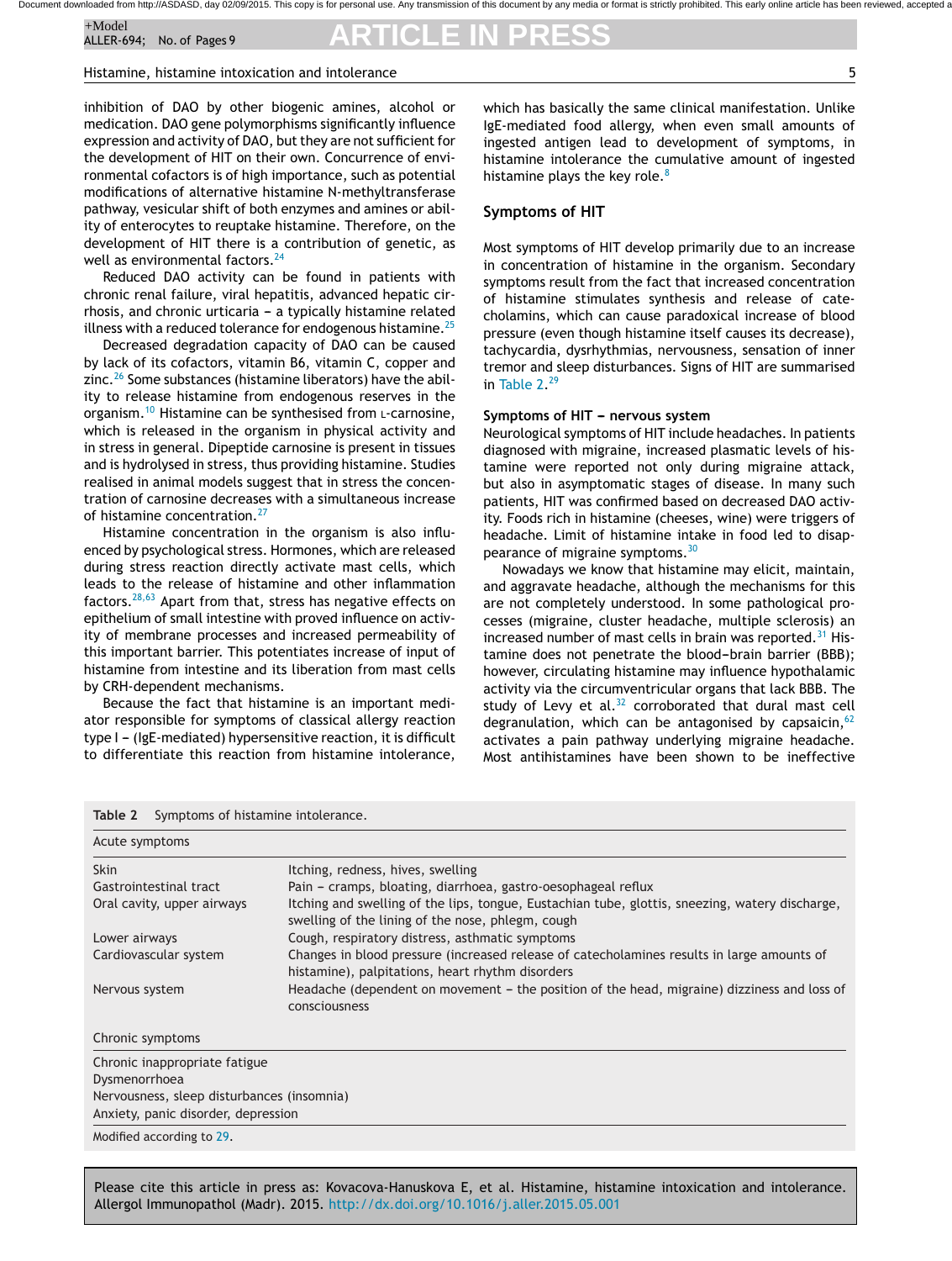as acute medication for migraine. Two centrally acting potent  $H_1$  receptor antagonists (cinnarizine and cyproheptadine) have been reported to be efficacious in preventing migraine.<sup>[33](#page-8-0)</sup> H<sub>1</sub> receptor is vastly expressed on large intracranial arteries; it causes release of endothelial relaxation factor -  $NO.^{34}$  $NO.^{34}$  $NO.^{34}$  However, efficacy of antihistamines has been ascribed other actions than antihistaminergic. In addition to  $H_1$  receptors, other histamine receptor subtypes can be involved in pathophysiology of headaches. Activation of both the H<sub>3</sub> and the H<sub>4</sub> receptor promotes inhibitory actions on neurons. The  $H_3$  receptor causes auto-inhibition of histaminergic neurons themselves, and centrally acting  $H_3$ receptor agonist prodrugs have been shown to both inhibit neurogenic inflammation in dura, to induce sleep and to produce antinociception. Subcutaneous injections of N-alphamethylhistamine, a catabolite of histamine with high affinity to the histamine  $H_3$  receptor, probably have some migraine preventive effect. $35$  A negative feedback on histamine release from mast cells in proximity to C-fibre endings has been a postulated mechanism. There are no registered ongoing studies on  $H_3$  and  $H_4$  receptor ligands in migraine.<sup>[33](#page-8-0)</sup>

Brain histamine is synthesised by neurons that are restricted to the posterior basal hypothalamus, more specific to the tuberomamillary nucleus (TMN) which projects practically to the whole central nervous system. The posterior hypothalamus is the place in which several primary headaches originate. This area is initially involved in the prodromal phase of migraine attacks.[36](#page-8-0)

The central histaminergic system plays an important role in the complex sleep-wake cycle, promoting cortical excitability during wakening and attention, and it consolidates the wake state. The period of the day, in the evenings and during the night, when there is reduced susceptibility for migraine attacks corresponds with less central histamin-ergic firing.<sup>[33](#page-8-0)</sup>

#### **Symptoms** of HIT - gastrointestinal system

Apart from headache, other important symptoms of histamine intolerance are diffuse pain of stomach, colic, flatulence and diarrhoea. Increased concentration of histamine and decreased DAO activity were reported not only in histamine intolerance, but also in many inflammatory and cancer diseases of gastrointestinal tract (Crohn's disease, ulcerative colitis, allergic enteropathy, food allergy, colorectal cancer). $8$  In intestinal mucosa of patients with food allergy, there is simultaneous decrease of HNMT. Enzymes DAO and HNMT cannot therefore compensate each other and total degradation capacity for histamine decreases. $37$ DAO levels are decreased also in patients with anorexia nervosa, where malnutrition causes intestinal mucosal atrophy and damage.<sup>[38](#page-8-0)</sup> On the other hand, histamine intolerance can mimic anorexia nervosa and due to similar symptoms (weight loss, diarrhoea, abdominal pain. . .) it can be misdiagnosed as anorexia nervosa. Accurate diagnosis and histamine-poor diet in such patients can lead to weight gain and improve-ment of all symptoms.<sup>[39](#page-8-0)</sup>

#### **Symptoms** of HIT - respiratory tract

In patients with histamine intolerance, during or immediately after ingestion of foods with high content of histamine or alcohol symptoms such as rhinorrhoea, nasal obstruction and in extreme cases even attack of bronchial asthma, bronchoconstriction, coughing, wheezing with decrease in lung function can occur.  $8,40$  In patients with bronchial asthma the decreased activity of HNMT was reported. $41$  HNMT is considered the key enzyme for histamine degradation in bronchial epithelium.[42](#page-8-0)

#### **Symptoms** of HIT - skin

Decreased levels of DAO in serum, symptoms of HIT (chronic headaches, dysmenorrhoea, flush, gastrointestinal discomfort, intolerance of foods rich in histamine and alcohol) were observed in patients with atopic dermatitis significantly more often when compared with the control group. Diet with limited amounts of histamine led not only to suppression of symptoms of histamine intolerance, but mitigation of symptoms of atopic dermatitis as well in these patients. $26,43$ Decreased activity of DAO was reported in patients with chronic urticaria as well, which is a disease mediated by histamine. Reduction of histamine in diet led to relief of urticaria symptoms.[44](#page-8-0)

#### **HIT and reproductive system**

Women with histamine intolerance often suffer from dysmenorrhoea and headaches connected with menstrual cycle. These symptoms can be explained by mutual interaction between histamine and female sex hormones and its ability to support uterine contractions. Uterus contracts at the onset of menstruation. When the effect of histamine is at its highest, such cramps in the uterus may well be triggered by histamine. This hypothesis is confirmed by clinical observation that the administration of  $H_1$  receptor blocker on the first day of menstruation may prevent pain.<sup>[45](#page-8-0)</sup> Histamine by its bond to  $H_1$  receptor dose-dependently stimulates synthesis of oestradiol and slightly influences synthesis of progesterone.[46](#page-8-0) Oestradiol has the ability to stimulate, and progesterone to inhibit production of prostaglandin PGF2 $\alpha$ , which causes painful uterine contractions in primary dysmenorrhoea. The responsiveness of mast cells in relation to the menstrual cycle and their histamine release have also been investigated. Experiments in rats revealed high uterine histamine levels, mediated by oestradiol, and also greater uterine contractility, which might be a sign of the modulation of myometrial histamine receptors secondary to ovarian steroids.<sup>[45,47](#page-8-0)</sup> Symptom intensity of histamine intolerance can vary based on phase of menstrual cycle, with mitigation during luteal phase, when the DAO level is the highest.<sup>[48](#page-8-0)</sup>

Balance between histamine and DAO is necessary for uncomplicated course of pregnancy. Due to interaction with female sex hormones, vasoactive effects, and the ability to stimulate cell growth and proliferation, histamine plays an important role in interaction between embryo and uterus during pregnancy and substantially helps by process of placental development. $49$  The placenta produces large quantities of DAO during pregnancy, which represents metabolic barrier preventing excessive amounts of biologically active histamine entering from the placenta into maternal and foetal circulation. Concentration of DAO in pregnant women increases by 500 times in comparison with women who are not pregnant. Due to high placental DAO production in pregnant women with histamine intolerance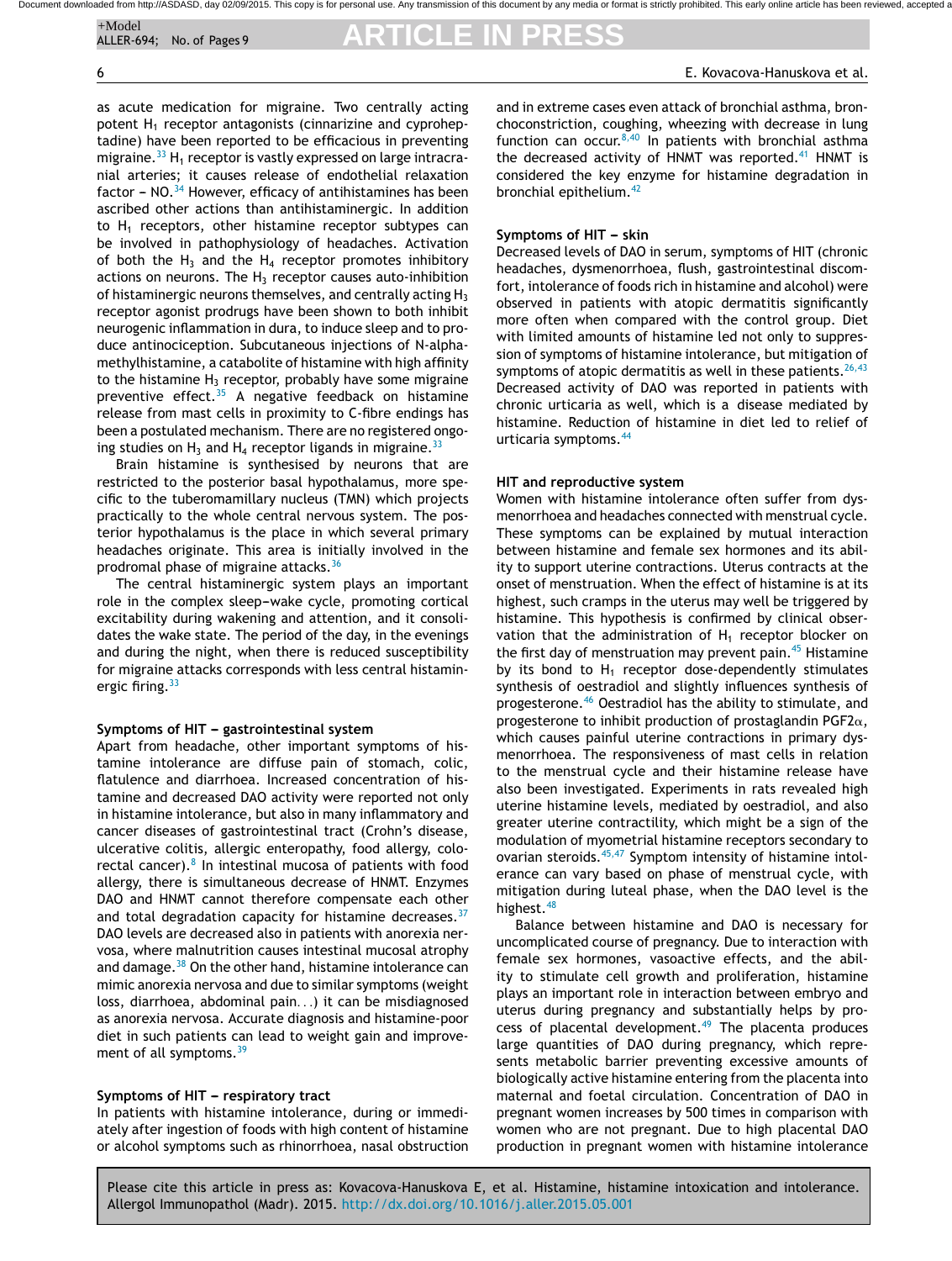### Histamine, histamine intoxication and intolerance 7

the symptoms transitionally mitigate during pregnancy.<sup>[50](#page-8-0)</sup> On the other hand, insufficient activity of placental DAO leads to many complications in pregnancy, such as diabetes, miscarriage and disturbances of trophoblast (mola hydatidosa, choriocarcinoma), premature rupture of foetal membranes and to premature births - these facts cause us to observe more pregnancy complications and more miscarriages in women with histamine intolerance.<sup>[51](#page-8-0)</sup>

In addition, a role for histamine intolerance has been discussed in relation to sea sickness. In favour of an association is the similar risk profile (women, migraine patients), the predominantly histamine rich food at sea due to preserved foods and the therapeutic use of antihistamines. $25$ 

### **Diagnosis of HIT**

Diagnosis of histamine intolerance is still quite difficult, because it manifests via the multi-faced histaminemediated clinical symptoms (Table 3), which are often misinterpreted by the patient as well as physician and there is lack of a reliable biomarker for HIT diagnostics. These symptoms and their provocation by certain kinds of food, beverages and drugs are often attributed to different diseases, such as food allergy and other food intolerances, mastocytosis, psychosomatic diseases or adverse drug reactions. Potential food allergies should be excluded by skin prick test or by the determination of specific IgE for food allergens. Occult systemic mastocytosis should also be excluded, for example by measuring serum tryptase levels. Diagnosis of histamine intolerance requires the presentation of two or more typical symptoms of histamine intolerance.<sup>[52](#page-8-0)</sup> The diagnostic algorithm of HIT should start with a diet accompanied by careful recording of symptoms which developed after ingestion of food, identification of the exact types of food which cause the symptoms to develop and determination of histamine content in those foods. Furthermore, it is necessary to rule out other potential sources of symptom development. Improvement following the introduction of a histamine-free diet can help aid in the diagnosis of a HIT. Since exposure to histamine exists beyond diet, total avoidance of histamines is not attainable.<sup>[53](#page-8-0)</sup>

| <b>Table 3</b> Diagnosis of HIT.                              |  |  |
|---------------------------------------------------------------|--|--|
| Diagnosis of histamine intolerance                            |  |  |
| Diet diary - association of food consumption and<br>symptoms  |  |  |
| Identification of food causing symptoms                       |  |  |
| Determination of histamine content of symptom causing<br>food |  |  |
| Exclusion of other causes (allergic, metabolic, toxic)        |  |  |
| Double-blind, placebo-controlled oral histamine               |  |  |
| provocation in combination with determination of              |  |  |
| plasma histamine concentration and objective                  |  |  |
| physical parameters (heart rate, blood pressure,<br>erythema) |  |  |
| Determination of DAO and HMT content and activity in          |  |  |
| intestinal mucosa (not in peripheral blood plasma             |  |  |
| Analysis of DAO and HMT genetic polymorphisms                 |  |  |
| Adapted from 56.                                              |  |  |
|                                                               |  |  |

For determination of HIT diagnosis the use of doubleblind placebo-controlled histamine food challenges with assessment of plasmatic histamine concentrations and objective assessment of symptoms developed by accumulated histamine have been proposed. $^{22}$  $^{22}$  $^{22}$  Besides its expense in daily practice, oral provocation with histamine is very difficult to standardise. It has been published that even in patients with overt histamine intolerance, oral provocation was positive in only 50% of those tested. $54$  Komericki et al.<sup>55</sup> published a multicentre study on the non-reliability of blinded oral histamine provocation to confirm histamine intolerance.

Another diagnostic method is measurement of intestinal activity of DAO and HNMT and analysis of DAO and HNMT gene polymorphisms in order to determine possible genetic predisposition.[56](#page-8-0) Determination of activity of histamine DAO and HNMT in peripheral blood is less credible, because plasmatic histamine concentration is very unstable and serum activity of DAO is decreased only in half of patients with HIT and in 17% of healthy control group. $24$ 

Kofler et al.<sup>[57](#page-8-0)</sup> propose the use of so-called Histamine-50 skin-prick-test for diagnosis of HIT, which is histamine skin prick test with readings at 50 min. That study showed that patients with histamine intolerance and a control group do not remarkably differ in the size of their histamine wheals, but remarkably in their time course of the histamine wheals > 3 mm read at different time points. This difference in skin prick test allows discriminating for histamine intolerance with sufficient sensitivity and specificity.

#### **Therapy of HIT**

The most effective therapy of histamine intolerance (Table 4) is limitation of foods rich in histamine. Selection of appropriate foods is often difficult, because manufacturers do not usually detail amounts of histamine in foods; it is therefore necessary to follow general suggestions. Because exposure to histamine exists beyond diet, total avoidance of histamines is not attainable. $^{22}$  $^{22}$  $^{22}$  Furthermore, it is important to limit intake of substances, which either directly cause or stimulate endogenous histamine release and inhibit activity of DAO and HNMT. Because intolerance to medications which interfere with histamine metabolism is common, these medications should be avoided if at all possible whenever they are suspected of playing a role in causing or maintaining histamine intolerance. Where their administration cannot be

| Table 4                                                        | Therapy of histamine intolerance. |  |
|----------------------------------------------------------------|-----------------------------------|--|
| Therapy of histamine intolerance                               |                                   |  |
|                                                                | Histamine receptor antagonists    |  |
| Avoidance of histamine containing food (histamine<br>content?) |                                   |  |
| Avoidance of substances inhibiting DAO and HMT                 |                                   |  |
| Avoidance of histamine releasing substances                    |                                   |  |
|                                                                | (endogenous histamine release)    |  |
| DAO substitution (encapsulated pig kidney DAO)                 |                                   |  |
|                                                                | Adapted from 29,56.               |  |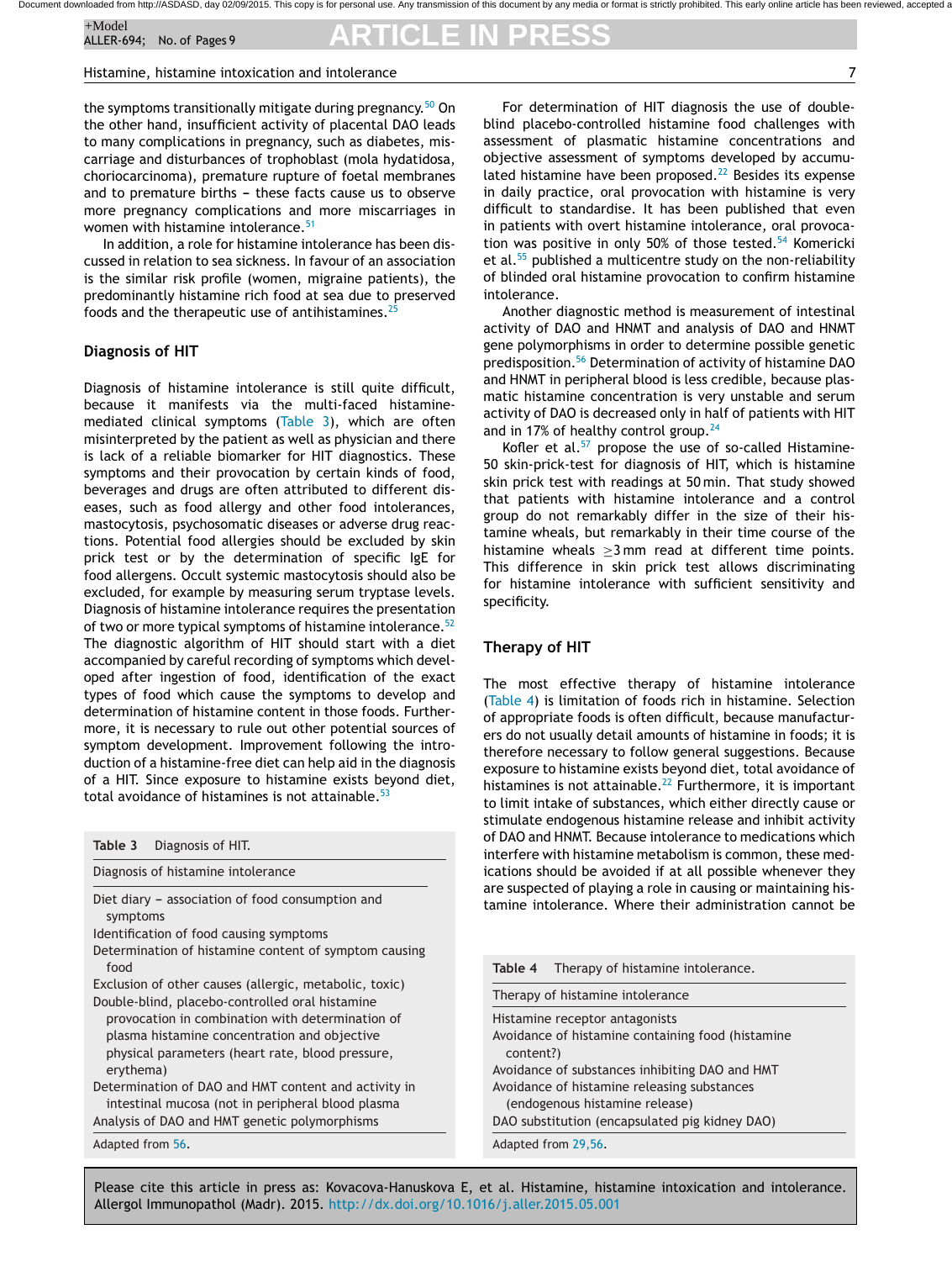<span id="page-7-0"></span>

avoided, e.g. in studies using contrast media, or perioperatively, antihistamines and corticosteroids should be given prophylactically.<sup>25</sup>

Patients usually respond to a low-histamine diet in a few days, and the diet should be kept up for one month in responders (subjects no longer with symptoms); foods withdrawn are then gradually reintroduced one by one. Overall, fresh foods are advisable, whilst processed, preserved, and highly elaborated foods should be avoided. HIT is transient in many patients, who may go back to a normal diet. For more severe cases  $H_1$  antihistamines such as dexchlorpheniramine and  $H_2$  antihistamines such as ranitidine are recommended by some authors. $58$  Nowadays, enzyme DAO can be per orally substituted by dietary supplements.<sup>[56](#page-8-0)</sup> Supplementation of zinc, copper, vitamin C and vitamin B6, which act as cofactors for DAO, may also be administered to improve function. In the study by Hagel et al.,  $59$  an intravenous infusion of ascorbic acid decreased serum histamine concentrations in patients with pathologically increased histamine concentration.

In patients with most severe, practically every day manifestations of HIT, apart from diet and DAO supplementation the prevention of histamine-mediated reactions by  $H_1$  antihistamines (such as dex-chlorpheniramine) and H2 antihistamines (such as ranitidine) or cromolyn-derived medications which prevent mast cells degranulation are recommended by some authors. $58$  In the case of HIT, these medications are effective only in higher dosage (twice as high as used in e.g. pollinosis) and they have to be taken continuously.<sup>[29](#page-8-0)</sup>

## **Ethical disclosures**

**Patients' data protection.** Confidentiality of data. The authors declare that no patient data appear in this article.

**Right to privacy and informed consent.** The authors declare that no patient data appear in this article.

**Protection of human subjects and animals in research.** The authors declare that no experiments were performed on humans or animals for this investigation.

## **References**

- 1. [Ortolani](http://refhub.elsevier.com/S0301-0546(15)00093-2/sbref0320) [C,](http://refhub.elsevier.com/S0301-0546(15)00093-2/sbref0320) [Pastorello](http://refhub.elsevier.com/S0301-0546(15)00093-2/sbref0320) [EA.](http://refhub.elsevier.com/S0301-0546(15)00093-2/sbref0320) [Food](http://refhub.elsevier.com/S0301-0546(15)00093-2/sbref0320) [allergies](http://refhub.elsevier.com/S0301-0546(15)00093-2/sbref0320) [and](http://refhub.elsevier.com/S0301-0546(15)00093-2/sbref0320) [food](http://refhub.elsevier.com/S0301-0546(15)00093-2/sbref0320) [intolerances.](http://refhub.elsevier.com/S0301-0546(15)00093-2/sbref0320) [Best](http://refhub.elsevier.com/S0301-0546(15)00093-2/sbref0320) [Pract](http://refhub.elsevier.com/S0301-0546(15)00093-2/sbref0320) [Res](http://refhub.elsevier.com/S0301-0546(15)00093-2/sbref0320) [Clin](http://refhub.elsevier.com/S0301-0546(15)00093-2/sbref0320) [Gastroenterol.](http://refhub.elsevier.com/S0301-0546(15)00093-2/sbref0320) [2006;20:467](http://refhub.elsevier.com/S0301-0546(15)00093-2/sbref0320)[-83.](http://refhub.elsevier.com/S0301-0546(15)00093-2/sbref0320)
- 2. [Dale](http://refhub.elsevier.com/S0301-0546(15)00093-2/sbref0325) [HH,](http://refhub.elsevier.com/S0301-0546(15)00093-2/sbref0325) [Laidlaw](http://refhub.elsevier.com/S0301-0546(15)00093-2/sbref0325) [PP.](http://refhub.elsevier.com/S0301-0546(15)00093-2/sbref0325) [The](http://refhub.elsevier.com/S0301-0546(15)00093-2/sbref0325) [physiological](http://refhub.elsevier.com/S0301-0546(15)00093-2/sbref0325) [action](http://refhub.elsevier.com/S0301-0546(15)00093-2/sbref0325) [of](http://refhub.elsevier.com/S0301-0546(15)00093-2/sbref0325) [beta](http://refhub.elsevier.com/S0301-0546(15)00093-2/sbref0325)[iminazolylethylamine.](http://refhub.elsevier.com/S0301-0546(15)00093-2/sbref0325) [J](http://refhub.elsevier.com/S0301-0546(15)00093-2/sbref0325) [Physiol.](http://refhub.elsevier.com/S0301-0546(15)00093-2/sbref0325) [1910;41:318](http://refhub.elsevier.com/S0301-0546(15)00093-2/sbref0325)[-44.](http://refhub.elsevier.com/S0301-0546(15)00093-2/sbref0325)
- 3. [Hungerford](http://refhub.elsevier.com/S0301-0546(15)00093-2/sbref0330) [JM.](http://refhub.elsevier.com/S0301-0546(15)00093-2/sbref0330) [Scombroid](http://refhub.elsevier.com/S0301-0546(15)00093-2/sbref0330) [poisoning:](http://refhub.elsevier.com/S0301-0546(15)00093-2/sbref0330) [a](http://refhub.elsevier.com/S0301-0546(15)00093-2/sbref0330) [review.](http://refhub.elsevier.com/S0301-0546(15)00093-2/sbref0330) [Toxicon.](http://refhub.elsevier.com/S0301-0546(15)00093-2/sbref0330) 2010;56:231-43.
- 4. [Luss](http://refhub.elsevier.com/S0301-0546(15)00093-2/sbref0335) [LV.](http://refhub.elsevier.com/S0301-0546(15)00093-2/sbref0335) [Use](http://refhub.elsevier.com/S0301-0546(15)00093-2/sbref0335) [of](http://refhub.elsevier.com/S0301-0546(15)00093-2/sbref0335) [antihistamines](http://refhub.elsevier.com/S0301-0546(15)00093-2/sbref0335) [in](http://refhub.elsevier.com/S0301-0546(15)00093-2/sbref0335) [a](http://refhub.elsevier.com/S0301-0546(15)00093-2/sbref0335) [physician's](http://refhub.elsevier.com/S0301-0546(15)00093-2/sbref0335) [clinical](http://refhub.elsevier.com/S0301-0546(15)00093-2/sbref0335) [practice.](http://refhub.elsevier.com/S0301-0546(15)00093-2/sbref0335) [Ter](http://refhub.elsevier.com/S0301-0546(15)00093-2/sbref0335) [Arkh.](http://refhub.elsevier.com/S0301-0546(15)00093-2/sbref0335) 2014;86:106-9.
- 5. [Nakamura](http://refhub.elsevier.com/S0301-0546(15)00093-2/sbref0340) [T,](http://refhub.elsevier.com/S0301-0546(15)00093-2/sbref0340) [Itadani](http://refhub.elsevier.com/S0301-0546(15)00093-2/sbref0340) [H,](http://refhub.elsevier.com/S0301-0546(15)00093-2/sbref0340) [Hidaka](http://refhub.elsevier.com/S0301-0546(15)00093-2/sbref0340) [Y,](http://refhub.elsevier.com/S0301-0546(15)00093-2/sbref0340) [Ohta](http://refhub.elsevier.com/S0301-0546(15)00093-2/sbref0340) [M,](http://refhub.elsevier.com/S0301-0546(15)00093-2/sbref0340) [Tanaka](http://refhub.elsevier.com/S0301-0546(15)00093-2/sbref0340) [K.](http://refhub.elsevier.com/S0301-0546(15)00093-2/sbref0340) [Molecular](http://refhub.elsevier.com/S0301-0546(15)00093-2/sbref0340) [cloning](http://refhub.elsevier.com/S0301-0546(15)00093-2/sbref0340) [and](http://refhub.elsevier.com/S0301-0546(15)00093-2/sbref0340) [characterization](http://refhub.elsevier.com/S0301-0546(15)00093-2/sbref0340) [of](http://refhub.elsevier.com/S0301-0546(15)00093-2/sbref0340) [a](http://refhub.elsevier.com/S0301-0546(15)00093-2/sbref0340) [new](http://refhub.elsevier.com/S0301-0546(15)00093-2/sbref0340) [human](http://refhub.elsevier.com/S0301-0546(15)00093-2/sbref0340) [histamine](http://refhub.elsevier.com/S0301-0546(15)00093-2/sbref0340) [recep](http://refhub.elsevier.com/S0301-0546(15)00093-2/sbref0340)[tor,](http://refhub.elsevier.com/S0301-0546(15)00093-2/sbref0340) [HH4R.](http://refhub.elsevier.com/S0301-0546(15)00093-2/sbref0340) [Biochem](http://refhub.elsevier.com/S0301-0546(15)00093-2/sbref0340) [Biophys](http://refhub.elsevier.com/S0301-0546(15)00093-2/sbref0340) [Res](http://refhub.elsevier.com/S0301-0546(15)00093-2/sbref0340) [Commun.](http://refhub.elsevier.com/S0301-0546(15)00093-2/sbref0340) 2000;279:615-20.
- 6. [Endo](http://refhub.elsevier.com/S0301-0546(15)00093-2/sbref0345) [Y.](http://refhub.elsevier.com/S0301-0546(15)00093-2/sbref0345) [Simultaneous](http://refhub.elsevier.com/S0301-0546(15)00093-2/sbref0345) [induction](http://refhub.elsevier.com/S0301-0546(15)00093-2/sbref0345) [of](http://refhub.elsevier.com/S0301-0546(15)00093-2/sbref0345) [histidine](http://refhub.elsevier.com/S0301-0546(15)00093-2/sbref0345) [and](http://refhub.elsevier.com/S0301-0546(15)00093-2/sbref0345) [ornithine](http://refhub.elsevier.com/S0301-0546(15)00093-2/sbref0345) [decar](http://refhub.elsevier.com/S0301-0546(15)00093-2/sbref0345)[boxylases](http://refhub.elsevier.com/S0301-0546(15)00093-2/sbref0345) [and](http://refhub.elsevier.com/S0301-0546(15)00093-2/sbref0345) [changes](http://refhub.elsevier.com/S0301-0546(15)00093-2/sbref0345) [in](http://refhub.elsevier.com/S0301-0546(15)00093-2/sbref0345) [their](http://refhub.elsevier.com/S0301-0546(15)00093-2/sbref0345) [product](http://refhub.elsevier.com/S0301-0546(15)00093-2/sbref0345) [amines](http://refhub.elsevier.com/S0301-0546(15)00093-2/sbref0345) [following](http://refhub.elsevier.com/S0301-0546(15)00093-2/sbref0345) [the](http://refhub.elsevier.com/S0301-0546(15)00093-2/sbref0345) [injection](http://refhub.elsevier.com/S0301-0546(15)00093-2/sbref0345) [of](http://refhub.elsevier.com/S0301-0546(15)00093-2/sbref0345) *[Escherichia](http://refhub.elsevier.com/S0301-0546(15)00093-2/sbref0345) [coli](http://refhub.elsevier.com/S0301-0546(15)00093-2/sbref0345)* [lipopolysaccharide](http://refhub.elsevier.com/S0301-0546(15)00093-2/sbref0345) [into](http://refhub.elsevier.com/S0301-0546(15)00093-2/sbref0345) [mice.](http://refhub.elsevier.com/S0301-0546(15)00093-2/sbref0345) [Biochem](http://refhub.elsevier.com/S0301-0546(15)00093-2/sbref0345) [Pharmacol.](http://refhub.elsevier.com/S0301-0546(15)00093-2/sbref0345) 1982;31:1643-7.
- 7. [Best](http://refhub.elsevier.com/S0301-0546(15)00093-2/sbref0350) [CH,](http://refhub.elsevier.com/S0301-0546(15)00093-2/sbref0350) [Dale](http://refhub.elsevier.com/S0301-0546(15)00093-2/sbref0350) [HH,](http://refhub.elsevier.com/S0301-0546(15)00093-2/sbref0350) [Dudley](http://refhub.elsevier.com/S0301-0546(15)00093-2/sbref0350) [HW,](http://refhub.elsevier.com/S0301-0546(15)00093-2/sbref0350) [Thorpe](http://refhub.elsevier.com/S0301-0546(15)00093-2/sbref0350) [WV.](http://refhub.elsevier.com/S0301-0546(15)00093-2/sbref0350) [The](http://refhub.elsevier.com/S0301-0546(15)00093-2/sbref0350) [nature](http://refhub.elsevier.com/S0301-0546(15)00093-2/sbref0350) [of](http://refhub.elsevier.com/S0301-0546(15)00093-2/sbref0350) [the](http://refhub.elsevier.com/S0301-0546(15)00093-2/sbref0350) [vaso-dilator](http://refhub.elsevier.com/S0301-0546(15)00093-2/sbref0350) [constituents](http://refhub.elsevier.com/S0301-0546(15)00093-2/sbref0350) [of](http://refhub.elsevier.com/S0301-0546(15)00093-2/sbref0350) [certain](http://refhub.elsevier.com/S0301-0546(15)00093-2/sbref0350) [tissue](http://refhub.elsevier.com/S0301-0546(15)00093-2/sbref0350) [extracts.](http://refhub.elsevier.com/S0301-0546(15)00093-2/sbref0350) [J](http://refhub.elsevier.com/S0301-0546(15)00093-2/sbref0350) [Physiol.](http://refhub.elsevier.com/S0301-0546(15)00093-2/sbref0350) 1927:62:397-417.
- 8. [Maintz](http://refhub.elsevier.com/S0301-0546(15)00093-2/sbref0355) [L,](http://refhub.elsevier.com/S0301-0546(15)00093-2/sbref0355) [Novak](http://refhub.elsevier.com/S0301-0546(15)00093-2/sbref0355) [N.](http://refhub.elsevier.com/S0301-0546(15)00093-2/sbref0355) [Histamine](http://refhub.elsevier.com/S0301-0546(15)00093-2/sbref0355) [and](http://refhub.elsevier.com/S0301-0546(15)00093-2/sbref0355) [histamine](http://refhub.elsevier.com/S0301-0546(15)00093-2/sbref0355) [intolerance.](http://refhub.elsevier.com/S0301-0546(15)00093-2/sbref0355) [Am](http://refhub.elsevier.com/S0301-0546(15)00093-2/sbref0355) [J](http://refhub.elsevier.com/S0301-0546(15)00093-2/sbref0355) [Clin](http://refhub.elsevier.com/S0301-0546(15)00093-2/sbref0355) [Nutr.](http://refhub.elsevier.com/S0301-0546(15)00093-2/sbref0355) 2007;85:1185-96.
- 9. [Jutel](http://refhub.elsevier.com/S0301-0546(15)00093-2/sbref0360) [M,](http://refhub.elsevier.com/S0301-0546(15)00093-2/sbref0360) [Akdis](http://refhub.elsevier.com/S0301-0546(15)00093-2/sbref0360) [M,](http://refhub.elsevier.com/S0301-0546(15)00093-2/sbref0360) [Akdis](http://refhub.elsevier.com/S0301-0546(15)00093-2/sbref0360) [CA.](http://refhub.elsevier.com/S0301-0546(15)00093-2/sbref0360) [Histamine,](http://refhub.elsevier.com/S0301-0546(15)00093-2/sbref0360) [histamine](http://refhub.elsevier.com/S0301-0546(15)00093-2/sbref0360) [recep](http://refhub.elsevier.com/S0301-0546(15)00093-2/sbref0360)[tors](http://refhub.elsevier.com/S0301-0546(15)00093-2/sbref0360) [and](http://refhub.elsevier.com/S0301-0546(15)00093-2/sbref0360) [their](http://refhub.elsevier.com/S0301-0546(15)00093-2/sbref0360) [role](http://refhub.elsevier.com/S0301-0546(15)00093-2/sbref0360) [in](http://refhub.elsevier.com/S0301-0546(15)00093-2/sbref0360) [immune](http://refhub.elsevier.com/S0301-0546(15)00093-2/sbref0360) [pathology.](http://refhub.elsevier.com/S0301-0546(15)00093-2/sbref0360) [Clin](http://refhub.elsevier.com/S0301-0546(15)00093-2/sbref0360) [Exp](http://refhub.elsevier.com/S0301-0546(15)00093-2/sbref0360) [Allergy.](http://refhub.elsevier.com/S0301-0546(15)00093-2/sbref0360) [2009;39:1786-](http://refhub.elsevier.com/S0301-0546(15)00093-2/sbref0360)[800.](http://refhub.elsevier.com/S0301-0546(15)00093-2/sbref0360)
- 10. [Fuchs](http://refhub.elsevier.com/S0301-0546(15)00093-2/sbref0365) [M,](http://refhub.elsevier.com/S0301-0546(15)00093-2/sbref0365) Švarcová [I,](http://refhub.elsevier.com/S0301-0546(15)00093-2/sbref0365) [Macková](http://refhub.elsevier.com/S0301-0546(15)00093-2/sbref0365) [L,](http://refhub.elsevier.com/S0301-0546(15)00093-2/sbref0365) Minaříková [H.](http://refhub.elsevier.com/S0301-0546(15)00093-2/sbref0365) [His](http://refhub.elsevier.com/S0301-0546(15)00093-2/sbref0365)[taminová](http://refhub.elsevier.com/S0301-0546(15)00093-2/sbref0365) [intolerance,](http://refhub.elsevier.com/S0301-0546(15)00093-2/sbref0365) snížená [aktivita](http://refhub.elsevier.com/S0301-0546(15)00093-2/sbref0365) [diaminoxidázy.](http://refhub.elsevier.com/S0301-0546(15)00093-2/sbref0365) [Alergie.](http://refhub.elsevier.com/S0301-0546(15)00093-2/sbref0365)  $2011:13:229-33.$  $2011:13:229-33.$
- 11. [European](http://refhub.elsevier.com/S0301-0546(15)00093-2/sbref0370) [Food](http://refhub.elsevier.com/S0301-0546(15)00093-2/sbref0370) [Safety](http://refhub.elsevier.com/S0301-0546(15)00093-2/sbref0370) [Authority,](http://refhub.elsevier.com/S0301-0546(15)00093-2/sbref0370) [2011.](http://refhub.elsevier.com/S0301-0546(15)00093-2/sbref0370) [Scientific](http://refhub.elsevier.com/S0301-0546(15)00093-2/sbref0370) [Opinion](http://refhub.elsevier.com/S0301-0546(15)00093-2/sbref0370) [on](http://refhub.elsevier.com/S0301-0546(15)00093-2/sbref0370) [risk](http://refhub.elsevier.com/S0301-0546(15)00093-2/sbref0370) [based](http://refhub.elsevier.com/S0301-0546(15)00093-2/sbref0370) [control](http://refhub.elsevier.com/S0301-0546(15)00093-2/sbref0370) [of](http://refhub.elsevier.com/S0301-0546(15)00093-2/sbref0370) [biogenic](http://refhub.elsevier.com/S0301-0546(15)00093-2/sbref0370) [amine](http://refhub.elsevier.com/S0301-0546(15)00093-2/sbref0370) [formation](http://refhub.elsevier.com/S0301-0546(15)00093-2/sbref0370) [in](http://refhub.elsevier.com/S0301-0546(15)00093-2/sbref0370) [fermented](http://refhub.elsevier.com/S0301-0546(15)00093-2/sbref0370) [foods,](http://refhub.elsevier.com/S0301-0546(15)00093-2/sbref0370) [EFSA](http://refhub.elsevier.com/S0301-0546(15)00093-2/sbref0370) [Panel](http://refhub.elsevier.com/S0301-0546(15)00093-2/sbref0370) [on](http://refhub.elsevier.com/S0301-0546(15)00093-2/sbref0370) [Biological](http://refhub.elsevier.com/S0301-0546(15)00093-2/sbref0370) [Hazards](http://refhub.elsevier.com/S0301-0546(15)00093-2/sbref0370) [\(BIOHAZ\).](http://refhub.elsevier.com/S0301-0546(15)00093-2/sbref0370) [EFSA](http://refhub.elsevier.com/S0301-0546(15)00093-2/sbref0370) [J.](http://refhub.elsevier.com/S0301-0546(15)00093-2/sbref0370) [2011;9:2393.](http://refhub.elsevier.com/S0301-0546(15)00093-2/sbref0370)
- 12. [Kanki](http://refhub.elsevier.com/S0301-0546(15)00093-2/sbref0375) [M,](http://refhub.elsevier.com/S0301-0546(15)00093-2/sbref0375) [Yoda](http://refhub.elsevier.com/S0301-0546(15)00093-2/sbref0375) [T,](http://refhub.elsevier.com/S0301-0546(15)00093-2/sbref0375) [Tsukamoto](http://refhub.elsevier.com/S0301-0546(15)00093-2/sbref0375) [T,](http://refhub.elsevier.com/S0301-0546(15)00093-2/sbref0375) [Baba](http://refhub.elsevier.com/S0301-0546(15)00093-2/sbref0375) [E.](http://refhub.elsevier.com/S0301-0546(15)00093-2/sbref0375) [Histidine](http://refhub.elsevier.com/S0301-0546(15)00093-2/sbref0375) [decarboxylases](http://refhub.elsevier.com/S0301-0546(15)00093-2/sbref0375) [and](http://refhub.elsevier.com/S0301-0546(15)00093-2/sbref0375) [their](http://refhub.elsevier.com/S0301-0546(15)00093-2/sbref0375) [role](http://refhub.elsevier.com/S0301-0546(15)00093-2/sbref0375) [in](http://refhub.elsevier.com/S0301-0546(15)00093-2/sbref0375) [accumulation](http://refhub.elsevier.com/S0301-0546(15)00093-2/sbref0375) [of](http://refhub.elsevier.com/S0301-0546(15)00093-2/sbref0375) [histamine](http://refhub.elsevier.com/S0301-0546(15)00093-2/sbref0375) [in](http://refhub.elsevier.com/S0301-0546(15)00093-2/sbref0375) [tuna](http://refhub.elsevier.com/S0301-0546(15)00093-2/sbref0375) [and](http://refhub.elsevier.com/S0301-0546(15)00093-2/sbref0375) [dried](http://refhub.elsevier.com/S0301-0546(15)00093-2/sbref0375) [saury.](http://refhub.elsevier.com/S0301-0546(15)00093-2/sbref0375) [Appl](http://refhub.elsevier.com/S0301-0546(15)00093-2/sbref0375) [Environ](http://refhub.elsevier.com/S0301-0546(15)00093-2/sbref0375) [Microbiol.](http://refhub.elsevier.com/S0301-0546(15)00093-2/sbref0375) 2007;73:1467-73.
- 13. [Schwelberger](http://refhub.elsevier.com/S0301-0546(15)00093-2/sbref0380) [HG.](http://refhub.elsevier.com/S0301-0546(15)00093-2/sbref0380) [Diamine](http://refhub.elsevier.com/S0301-0546(15)00093-2/sbref0380) [oxidase](http://refhub.elsevier.com/S0301-0546(15)00093-2/sbref0380) [\(DAO\)](http://refhub.elsevier.com/S0301-0546(15)00093-2/sbref0380) [enzyme](http://refhub.elsevier.com/S0301-0546(15)00093-2/sbref0380) [and](http://refhub.elsevier.com/S0301-0546(15)00093-2/sbref0380) [gene.](http://refhub.elsevier.com/S0301-0546(15)00093-2/sbref0380) [In:](http://refhub.elsevier.com/S0301-0546(15)00093-2/sbref0380) [Falus](http://refhub.elsevier.com/S0301-0546(15)00093-2/sbref0380) [A,](http://refhub.elsevier.com/S0301-0546(15)00093-2/sbref0380) [editor.](http://refhub.elsevier.com/S0301-0546(15)00093-2/sbref0380) [Histamine:](http://refhub.elsevier.com/S0301-0546(15)00093-2/sbref0380) [biology](http://refhub.elsevier.com/S0301-0546(15)00093-2/sbref0380) [and](http://refhub.elsevier.com/S0301-0546(15)00093-2/sbref0380) [medical](http://refhub.elsevier.com/S0301-0546(15)00093-2/sbref0380) [aspects.](http://refhub.elsevier.com/S0301-0546(15)00093-2/sbref0380) [Budapest:](http://refhub.elsevier.com/S0301-0546(15)00093-2/sbref0380) [SpringMed](http://refhub.elsevier.com/S0301-0546(15)00093-2/sbref0380) [Publishing;](http://refhub.elsevier.com/S0301-0546(15)00093-2/sbref0380) [2004.](http://refhub.elsevier.com/S0301-0546(15)00093-2/sbref0380) [p.](http://refhub.elsevier.com/S0301-0546(15)00093-2/sbref0380) 43-52.
- 14. [Schwelberger](http://refhub.elsevier.com/S0301-0546(15)00093-2/sbref0385) [HG.](http://refhub.elsevier.com/S0301-0546(15)00093-2/sbref0385) [Histamine](http://refhub.elsevier.com/S0301-0546(15)00093-2/sbref0385) [N-methyltransferase](http://refhub.elsevier.com/S0301-0546(15)00093-2/sbref0385) [\(HNMT\)](http://refhub.elsevier.com/S0301-0546(15)00093-2/sbref0385) [enzyme](http://refhub.elsevier.com/S0301-0546(15)00093-2/sbref0385) [and](http://refhub.elsevier.com/S0301-0546(15)00093-2/sbref0385) [gene.](http://refhub.elsevier.com/S0301-0546(15)00093-2/sbref0385) [In:](http://refhub.elsevier.com/S0301-0546(15)00093-2/sbref0385) [Falus](http://refhub.elsevier.com/S0301-0546(15)00093-2/sbref0385) [A,](http://refhub.elsevier.com/S0301-0546(15)00093-2/sbref0385) [editor.](http://refhub.elsevier.com/S0301-0546(15)00093-2/sbref0385) [Histamine:](http://refhub.elsevier.com/S0301-0546(15)00093-2/sbref0385) [biology](http://refhub.elsevier.com/S0301-0546(15)00093-2/sbref0385) [and](http://refhub.elsevier.com/S0301-0546(15)00093-2/sbref0385) [medical](http://refhub.elsevier.com/S0301-0546(15)00093-2/sbref0385) [aspects.](http://refhub.elsevier.com/S0301-0546(15)00093-2/sbref0385) [Budapest:](http://refhub.elsevier.com/S0301-0546(15)00093-2/sbref0385) [SpringMed](http://refhub.elsevier.com/S0301-0546(15)00093-2/sbref0385) [Publishing;](http://refhub.elsevier.com/S0301-0546(15)00093-2/sbref0385) [2004.](http://refhub.elsevier.com/S0301-0546(15)00093-2/sbref0385) [p.](http://refhub.elsevier.com/S0301-0546(15)00093-2/sbref0385)  $53 - 9.$
- 15. [Schwelberger](http://refhub.elsevier.com/S0301-0546(15)00093-2/sbref0390) [HG.](http://refhub.elsevier.com/S0301-0546(15)00093-2/sbref0390) [Histamine](http://refhub.elsevier.com/S0301-0546(15)00093-2/sbref0390) [intolerance:](http://refhub.elsevier.com/S0301-0546(15)00093-2/sbref0390) [overestimated](http://refhub.elsevier.com/S0301-0546(15)00093-2/sbref0390) [or](http://refhub.elsevier.com/S0301-0546(15)00093-2/sbref0390) [underestimated?](http://refhub.elsevier.com/S0301-0546(15)00093-2/sbref0390) [Inflamm](http://refhub.elsevier.com/S0301-0546(15)00093-2/sbref0390) [Res.](http://refhub.elsevier.com/S0301-0546(15)00093-2/sbref0390) [2009;58](http://refhub.elsevier.com/S0301-0546(15)00093-2/sbref0390) [Suppl.](http://refhub.elsevier.com/S0301-0546(15)00093-2/sbref0390) 1:S51-2.
- 16. [Jarisch](http://refhub.elsevier.com/S0301-0546(15)00093-2/sbref0395) [R,](http://refhub.elsevier.com/S0301-0546(15)00093-2/sbref0395) [Wantke](http://refhub.elsevier.com/S0301-0546(15)00093-2/sbref0395) [F,](http://refhub.elsevier.com/S0301-0546(15)00093-2/sbref0395) [Raithel](http://refhub.elsevier.com/S0301-0546(15)00093-2/sbref0395) [M,](http://refhub.elsevier.com/S0301-0546(15)00093-2/sbref0395) [Hemmer](http://refhub.elsevier.com/S0301-0546(15)00093-2/sbref0395) [W.](http://refhub.elsevier.com/S0301-0546(15)00093-2/sbref0395) [Histamine](http://refhub.elsevier.com/S0301-0546(15)00093-2/sbref0395) [and](http://refhub.elsevier.com/S0301-0546(15)00093-2/sbref0395) [biogenic](http://refhub.elsevier.com/S0301-0546(15)00093-2/sbref0395) [amines.](http://refhub.elsevier.com/S0301-0546(15)00093-2/sbref0395) [In:](http://refhub.elsevier.com/S0301-0546(15)00093-2/sbref0395) [Jarisch](http://refhub.elsevier.com/S0301-0546(15)00093-2/sbref0395) [R,](http://refhub.elsevier.com/S0301-0546(15)00093-2/sbref0395) [editor.](http://refhub.elsevier.com/S0301-0546(15)00093-2/sbref0395) [Histamine](http://refhub.elsevier.com/S0301-0546(15)00093-2/sbref0395) [intolerance,](http://refhub.elsevier.com/S0301-0546(15)00093-2/sbref0395) [histamine](http://refhub.elsevier.com/S0301-0546(15)00093-2/sbref0395) [and](http://refhub.elsevier.com/S0301-0546(15)00093-2/sbref0395) [seasickness.](http://refhub.elsevier.com/S0301-0546(15)00093-2/sbref0395) [Berlin,](http://refhub.elsevier.com/S0301-0546(15)00093-2/sbref0395) [Germany:](http://refhub.elsevier.com/S0301-0546(15)00093-2/sbref0395) [Springer](http://refhub.elsevier.com/S0301-0546(15)00093-2/sbref0395) [Berlin](http://refhub.elsevier.com/S0301-0546(15)00093-2/sbref0395) [Heidelberg;](http://refhub.elsevier.com/S0301-0546(15)00093-2/sbref0395) [2015.](http://refhub.elsevier.com/S0301-0546(15)00093-2/sbref0395) [p.](http://refhub.elsevier.com/S0301-0546(15)00093-2/sbref0395) 3-43.
- 17. Birkun A, Noltkamper D. Histamine toxicity from fish. Medscape. 2014;(April) [http://emedicine.medscape.com/article/](http://emedicine.medscape.com/article/1009464-overview) [1009464-overview](http://emedicine.medscape.com/article/1009464-overview)
- 18. [Visciano](http://refhub.elsevier.com/S0301-0546(15)00093-2/sbref0405) [P,](http://refhub.elsevier.com/S0301-0546(15)00093-2/sbref0405) [Schirone](http://refhub.elsevier.com/S0301-0546(15)00093-2/sbref0405) [M,](http://refhub.elsevier.com/S0301-0546(15)00093-2/sbref0405) [Tofalo](http://refhub.elsevier.com/S0301-0546(15)00093-2/sbref0405) [R,](http://refhub.elsevier.com/S0301-0546(15)00093-2/sbref0405) [Suzzi](http://refhub.elsevier.com/S0301-0546(15)00093-2/sbref0405) [G.](http://refhub.elsevier.com/S0301-0546(15)00093-2/sbref0405) [Histamine](http://refhub.elsevier.com/S0301-0546(15)00093-2/sbref0405) [poisoning](http://refhub.elsevier.com/S0301-0546(15)00093-2/sbref0405) [and](http://refhub.elsevier.com/S0301-0546(15)00093-2/sbref0405) [control](http://refhub.elsevier.com/S0301-0546(15)00093-2/sbref0405) [measures](http://refhub.elsevier.com/S0301-0546(15)00093-2/sbref0405) [in](http://refhub.elsevier.com/S0301-0546(15)00093-2/sbref0405) [fish](http://refhub.elsevier.com/S0301-0546(15)00093-2/sbref0405) [and](http://refhub.elsevier.com/S0301-0546(15)00093-2/sbref0405) [fishery](http://refhub.elsevier.com/S0301-0546(15)00093-2/sbref0405) [products.](http://refhub.elsevier.com/S0301-0546(15)00093-2/sbref0405) [Front](http://refhub.elsevier.com/S0301-0546(15)00093-2/sbref0405) [Micro](http://refhub.elsevier.com/S0301-0546(15)00093-2/sbref0405)[biol.](http://refhub.elsevier.com/S0301-0546(15)00093-2/sbref0405) [2014;5:500.](http://refhub.elsevier.com/S0301-0546(15)00093-2/sbref0405)
- 19. [Al](http://refhub.elsevier.com/S0301-0546(15)00093-2/sbref0410) [Bulushi](http://refhub.elsevier.com/S0301-0546(15)00093-2/sbref0410) [I,](http://refhub.elsevier.com/S0301-0546(15)00093-2/sbref0410) [Poole](http://refhub.elsevier.com/S0301-0546(15)00093-2/sbref0410) [S,](http://refhub.elsevier.com/S0301-0546(15)00093-2/sbref0410) [Deeth](http://refhub.elsevier.com/S0301-0546(15)00093-2/sbref0410) [HC,](http://refhub.elsevier.com/S0301-0546(15)00093-2/sbref0410) [Dykes](http://refhub.elsevier.com/S0301-0546(15)00093-2/sbref0410) [GA.](http://refhub.elsevier.com/S0301-0546(15)00093-2/sbref0410) [Biogenic](http://refhub.elsevier.com/S0301-0546(15)00093-2/sbref0410) [amines](http://refhub.elsevier.com/S0301-0546(15)00093-2/sbref0410) [in](http://refhub.elsevier.com/S0301-0546(15)00093-2/sbref0410) [fish:](http://refhub.elsevier.com/S0301-0546(15)00093-2/sbref0410) [roles](http://refhub.elsevier.com/S0301-0546(15)00093-2/sbref0410) [in](http://refhub.elsevier.com/S0301-0546(15)00093-2/sbref0410) [intoxication,](http://refhub.elsevier.com/S0301-0546(15)00093-2/sbref0410) [spoilage,](http://refhub.elsevier.com/S0301-0546(15)00093-2/sbref0410) [and](http://refhub.elsevier.com/S0301-0546(15)00093-2/sbref0410) [nitrosamine](http://refhub.elsevier.com/S0301-0546(15)00093-2/sbref0410) [formation](http://refhub.elsevier.com/S0301-0546(15)00093-2/sbref0410) - [a](http://refhub.elsevier.com/S0301-0546(15)00093-2/sbref0410) [review.](http://refhub.elsevier.com/S0301-0546(15)00093-2/sbref0410) [Crit](http://refhub.elsevier.com/S0301-0546(15)00093-2/sbref0410) [Rev](http://refhub.elsevier.com/S0301-0546(15)00093-2/sbref0410) [Food](http://refhub.elsevier.com/S0301-0546(15)00093-2/sbref0410) [Sci](http://refhub.elsevier.com/S0301-0546(15)00093-2/sbref0410) [Nutr.](http://refhub.elsevier.com/S0301-0546(15)00093-2/sbref0410) 2009;49:369-77.
- 20. [Bédry](http://refhub.elsevier.com/S0301-0546(15)00093-2/sbref0415) [R,](http://refhub.elsevier.com/S0301-0546(15)00093-2/sbref0415) [Gabinski](http://refhub.elsevier.com/S0301-0546(15)00093-2/sbref0415) [C,](http://refhub.elsevier.com/S0301-0546(15)00093-2/sbref0415) [Paty](http://refhub.elsevier.com/S0301-0546(15)00093-2/sbref0415) [MC.](http://refhub.elsevier.com/S0301-0546(15)00093-2/sbref0415) [Diagnosis](http://refhub.elsevier.com/S0301-0546(15)00093-2/sbref0415) [of](http://refhub.elsevier.com/S0301-0546(15)00093-2/sbref0415) [scombroid](http://refhub.elsevier.com/S0301-0546(15)00093-2/sbref0415) [poi](http://refhub.elsevier.com/S0301-0546(15)00093-2/sbref0415)[soning](http://refhub.elsevier.com/S0301-0546(15)00093-2/sbref0415) [by](http://refhub.elsevier.com/S0301-0546(15)00093-2/sbref0415) [measurement](http://refhub.elsevier.com/S0301-0546(15)00093-2/sbref0415) [of](http://refhub.elsevier.com/S0301-0546(15)00093-2/sbref0415) [plasma](http://refhub.elsevier.com/S0301-0546(15)00093-2/sbref0415) [histamine.](http://refhub.elsevier.com/S0301-0546(15)00093-2/sbref0415) [N](http://refhub.elsevier.com/S0301-0546(15)00093-2/sbref0415) [Engl](http://refhub.elsevier.com/S0301-0546(15)00093-2/sbref0415) [J](http://refhub.elsevier.com/S0301-0546(15)00093-2/sbref0415) [Med.](http://refhub.elsevier.com/S0301-0546(15)00093-2/sbref0415)  $2000:342:520-1.$
- 21. [Ricci](http://refhub.elsevier.com/S0301-0546(15)00093-2/sbref0420) [G,](http://refhub.elsevier.com/S0301-0546(15)00093-2/sbref0420) [Zannoni](http://refhub.elsevier.com/S0301-0546(15)00093-2/sbref0420) [M,](http://refhub.elsevier.com/S0301-0546(15)00093-2/sbref0420) [Cigolini](http://refhub.elsevier.com/S0301-0546(15)00093-2/sbref0420) [D,](http://refhub.elsevier.com/S0301-0546(15)00093-2/sbref0420) [Caroselli](http://refhub.elsevier.com/S0301-0546(15)00093-2/sbref0420) [C,](http://refhub.elsevier.com/S0301-0546(15)00093-2/sbref0420) [Codogni](http://refhub.elsevier.com/S0301-0546(15)00093-2/sbref0420) [R,](http://refhub.elsevier.com/S0301-0546(15)00093-2/sbref0420) [Caruso](http://refhub.elsevier.com/S0301-0546(15)00093-2/sbref0420) [B,](http://refhub.elsevier.com/S0301-0546(15)00093-2/sbref0420) [et](http://refhub.elsevier.com/S0301-0546(15)00093-2/sbref0420) [al.](http://refhub.elsevier.com/S0301-0546(15)00093-2/sbref0420) [Tryptase](http://refhub.elsevier.com/S0301-0546(15)00093-2/sbref0420) [serum](http://refhub.elsevier.com/S0301-0546(15)00093-2/sbref0420) [level](http://refhub.elsevier.com/S0301-0546(15)00093-2/sbref0420) [as](http://refhub.elsevier.com/S0301-0546(15)00093-2/sbref0420) [a](http://refhub.elsevier.com/S0301-0546(15)00093-2/sbref0420) [possible](http://refhub.elsevier.com/S0301-0546(15)00093-2/sbref0420) [indicator](http://refhub.elsevier.com/S0301-0546(15)00093-2/sbref0420) [of](http://refhub.elsevier.com/S0301-0546(15)00093-2/sbref0420) [scombroid](http://refhub.elsevier.com/S0301-0546(15)00093-2/sbref0420) [syndrome.](http://refhub.elsevier.com/S0301-0546(15)00093-2/sbref0420) [Clin](http://refhub.elsevier.com/S0301-0546(15)00093-2/sbref0420) [Toxicol](http://refhub.elsevier.com/S0301-0546(15)00093-2/sbref0420) [\(Phila\).](http://refhub.elsevier.com/S0301-0546(15)00093-2/sbref0420) 2010;48:203-6.
- 22. [Kohn](http://refhub.elsevier.com/S0301-0546(15)00093-2/sbref0425) [JB.](http://refhub.elsevier.com/S0301-0546(15)00093-2/sbref0425) [Is](http://refhub.elsevier.com/S0301-0546(15)00093-2/sbref0425) [there](http://refhub.elsevier.com/S0301-0546(15)00093-2/sbref0425) [a](http://refhub.elsevier.com/S0301-0546(15)00093-2/sbref0425) [diet](http://refhub.elsevier.com/S0301-0546(15)00093-2/sbref0425) [for](http://refhub.elsevier.com/S0301-0546(15)00093-2/sbref0425) [histamine](http://refhub.elsevier.com/S0301-0546(15)00093-2/sbref0425) [intolerance?](http://refhub.elsevier.com/S0301-0546(15)00093-2/sbref0425) [J](http://refhub.elsevier.com/S0301-0546(15)00093-2/sbref0425) [Acad](http://refhub.elsevier.com/S0301-0546(15)00093-2/sbref0425) [Nutr](http://refhub.elsevier.com/S0301-0546(15)00093-2/sbref0425) [Diet.](http://refhub.elsevier.com/S0301-0546(15)00093-2/sbref0425) [2014;114:1860.](http://refhub.elsevier.com/S0301-0546(15)00093-2/sbref0425)
- 23. [Honzawa](http://refhub.elsevier.com/S0301-0546(15)00093-2/sbref0430) [Y,](http://refhub.elsevier.com/S0301-0546(15)00093-2/sbref0430) [Nakase](http://refhub.elsevier.com/S0301-0546(15)00093-2/sbref0430) [H,](http://refhub.elsevier.com/S0301-0546(15)00093-2/sbref0430) [Matsuura](http://refhub.elsevier.com/S0301-0546(15)00093-2/sbref0430) [M,](http://refhub.elsevier.com/S0301-0546(15)00093-2/sbref0430) [Chiba](http://refhub.elsevier.com/S0301-0546(15)00093-2/sbref0430) [T.](http://refhub.elsevier.com/S0301-0546(15)00093-2/sbref0430) [Clinical](http://refhub.elsevier.com/S0301-0546(15)00093-2/sbref0430) [significance](http://refhub.elsevier.com/S0301-0546(15)00093-2/sbref0430) [of](http://refhub.elsevier.com/S0301-0546(15)00093-2/sbref0430) [serum](http://refhub.elsevier.com/S0301-0546(15)00093-2/sbref0430) [diamine](http://refhub.elsevier.com/S0301-0546(15)00093-2/sbref0430) [oxidase](http://refhub.elsevier.com/S0301-0546(15)00093-2/sbref0430) [activity](http://refhub.elsevier.com/S0301-0546(15)00093-2/sbref0430) [in](http://refhub.elsevier.com/S0301-0546(15)00093-2/sbref0430) [inflammatory](http://refhub.elsevier.com/S0301-0546(15)00093-2/sbref0430) [bowel](http://refhub.elsevier.com/S0301-0546(15)00093-2/sbref0430) [dis](http://refhub.elsevier.com/S0301-0546(15)00093-2/sbref0430)[ease:](http://refhub.elsevier.com/S0301-0546(15)00093-2/sbref0430) [importance](http://refhub.elsevier.com/S0301-0546(15)00093-2/sbref0430) [of](http://refhub.elsevier.com/S0301-0546(15)00093-2/sbref0430) [evaluation](http://refhub.elsevier.com/S0301-0546(15)00093-2/sbref0430) [of](http://refhub.elsevier.com/S0301-0546(15)00093-2/sbref0430) [small](http://refhub.elsevier.com/S0301-0546(15)00093-2/sbref0430) [intestinal](http://refhub.elsevier.com/S0301-0546(15)00093-2/sbref0430) [permeability.](http://refhub.elsevier.com/S0301-0546(15)00093-2/sbref0430) [Inflamm](http://refhub.elsevier.com/S0301-0546(15)00093-2/sbref0430) [Bowel](http://refhub.elsevier.com/S0301-0546(15)00093-2/sbref0430) [Dis.](http://refhub.elsevier.com/S0301-0546(15)00093-2/sbref0430) 2011;17:E23-5.
- 24. [Maintz](http://refhub.elsevier.com/S0301-0546(15)00093-2/sbref0435) [L,](http://refhub.elsevier.com/S0301-0546(15)00093-2/sbref0435) [Yu](http://refhub.elsevier.com/S0301-0546(15)00093-2/sbref0435) [CF,](http://refhub.elsevier.com/S0301-0546(15)00093-2/sbref0435) [Rodríguez](http://refhub.elsevier.com/S0301-0546(15)00093-2/sbref0435) [E,](http://refhub.elsevier.com/S0301-0546(15)00093-2/sbref0435) [Baurecht](http://refhub.elsevier.com/S0301-0546(15)00093-2/sbref0435) [H,](http://refhub.elsevier.com/S0301-0546(15)00093-2/sbref0435) [Bieber](http://refhub.elsevier.com/S0301-0546(15)00093-2/sbref0435) [T,](http://refhub.elsevier.com/S0301-0546(15)00093-2/sbref0435) [Illig](http://refhub.elsevier.com/S0301-0546(15)00093-2/sbref0435) [T,](http://refhub.elsevier.com/S0301-0546(15)00093-2/sbref0435) [et](http://refhub.elsevier.com/S0301-0546(15)00093-2/sbref0435) [al.](http://refhub.elsevier.com/S0301-0546(15)00093-2/sbref0435) [Association](http://refhub.elsevier.com/S0301-0546(15)00093-2/sbref0435) [of](http://refhub.elsevier.com/S0301-0546(15)00093-2/sbref0435) [single](http://refhub.elsevier.com/S0301-0546(15)00093-2/sbref0435) [nucleotide](http://refhub.elsevier.com/S0301-0546(15)00093-2/sbref0435) [polymorphisms](http://refhub.elsevier.com/S0301-0546(15)00093-2/sbref0435) [in](http://refhub.elsevier.com/S0301-0546(15)00093-2/sbref0435) [the](http://refhub.elsevier.com/S0301-0546(15)00093-2/sbref0435) [diamine](http://refhub.elsevier.com/S0301-0546(15)00093-2/sbref0435) [oxidase](http://refhub.elsevier.com/S0301-0546(15)00093-2/sbref0435) [gene](http://refhub.elsevier.com/S0301-0546(15)00093-2/sbref0435) [with](http://refhub.elsevier.com/S0301-0546(15)00093-2/sbref0435) [diamine](http://refhub.elsevier.com/S0301-0546(15)00093-2/sbref0435) [oxidase](http://refhub.elsevier.com/S0301-0546(15)00093-2/sbref0435) [serum](http://refhub.elsevier.com/S0301-0546(15)00093-2/sbref0435) [activities.](http://refhub.elsevier.com/S0301-0546(15)00093-2/sbref0435) [Allergy.](http://refhub.elsevier.com/S0301-0546(15)00093-2/sbref0435) 2011:66:893-902.
- 25. [Maintz](http://refhub.elsevier.com/S0301-0546(15)00093-2/sbref0440) [L,](http://refhub.elsevier.com/S0301-0546(15)00093-2/sbref0440) [Bieber](http://refhub.elsevier.com/S0301-0546(15)00093-2/sbref0440) [T,](http://refhub.elsevier.com/S0301-0546(15)00093-2/sbref0440) [Novak](http://refhub.elsevier.com/S0301-0546(15)00093-2/sbref0440) [N.](http://refhub.elsevier.com/S0301-0546(15)00093-2/sbref0440) [Histamine](http://refhub.elsevier.com/S0301-0546(15)00093-2/sbref0440) [intolerance](http://refhub.elsevier.com/S0301-0546(15)00093-2/sbref0440) [in](http://refhub.elsevier.com/S0301-0546(15)00093-2/sbref0440) [clinical](http://refhub.elsevier.com/S0301-0546(15)00093-2/sbref0440) [practice](http://refhub.elsevier.com/S0301-0546(15)00093-2/sbref0440) [\[Die](http://refhub.elsevier.com/S0301-0546(15)00093-2/sbref0440) [verschiedenen](http://refhub.elsevier.com/S0301-0546(15)00093-2/sbref0440) [Gesichter](http://refhub.elsevier.com/S0301-0546(15)00093-2/sbref0440) [der](http://refhub.elsevier.com/S0301-0546(15)00093-2/sbref0440) [Histaminintoleranz\].](http://refhub.elsevier.com/S0301-0546(15)00093-2/sbref0440) [Dtsch](http://refhub.elsevier.com/S0301-0546(15)00093-2/sbref0440) [Ärztebl.](http://refhub.elsevier.com/S0301-0546(15)00093-2/sbref0440) [2006;103:3477](http://refhub.elsevier.com/S0301-0546(15)00093-2/sbref0440)[-83.](http://refhub.elsevier.com/S0301-0546(15)00093-2/sbref0440)
- 26. [Maintz](http://refhub.elsevier.com/S0301-0546(15)00093-2/sbref0445) [L,](http://refhub.elsevier.com/S0301-0546(15)00093-2/sbref0445) [Benfadal](http://refhub.elsevier.com/S0301-0546(15)00093-2/sbref0445) [S,](http://refhub.elsevier.com/S0301-0546(15)00093-2/sbref0445) [Allam](http://refhub.elsevier.com/S0301-0546(15)00093-2/sbref0445) [JP,](http://refhub.elsevier.com/S0301-0546(15)00093-2/sbref0445) [Hagemann](http://refhub.elsevier.com/S0301-0546(15)00093-2/sbref0445) [T,](http://refhub.elsevier.com/S0301-0546(15)00093-2/sbref0445) [Fimmers](http://refhub.elsevier.com/S0301-0546(15)00093-2/sbref0445) [R,](http://refhub.elsevier.com/S0301-0546(15)00093-2/sbref0445) [Novak](http://refhub.elsevier.com/S0301-0546(15)00093-2/sbref0445) [N.](http://refhub.elsevier.com/S0301-0546(15)00093-2/sbref0445) [Evidence](http://refhub.elsevier.com/S0301-0546(15)00093-2/sbref0445) [for](http://refhub.elsevier.com/S0301-0546(15)00093-2/sbref0445) [a](http://refhub.elsevier.com/S0301-0546(15)00093-2/sbref0445) [reduced](http://refhub.elsevier.com/S0301-0546(15)00093-2/sbref0445) [histamine](http://refhub.elsevier.com/S0301-0546(15)00093-2/sbref0445) [degradation](http://refhub.elsevier.com/S0301-0546(15)00093-2/sbref0445) [capacity](http://refhub.elsevier.com/S0301-0546(15)00093-2/sbref0445) [in](http://refhub.elsevier.com/S0301-0546(15)00093-2/sbref0445) [a](http://refhub.elsevier.com/S0301-0546(15)00093-2/sbref0445) [subgroup](http://refhub.elsevier.com/S0301-0546(15)00093-2/sbref0445) [of](http://refhub.elsevier.com/S0301-0546(15)00093-2/sbref0445) [patients](http://refhub.elsevier.com/S0301-0546(15)00093-2/sbref0445) [with](http://refhub.elsevier.com/S0301-0546(15)00093-2/sbref0445) [atopic](http://refhub.elsevier.com/S0301-0546(15)00093-2/sbref0445) [eczema.](http://refhub.elsevier.com/S0301-0546(15)00093-2/sbref0445) [J](http://refhub.elsevier.com/S0301-0546(15)00093-2/sbref0445) [Allergy](http://refhub.elsevier.com/S0301-0546(15)00093-2/sbref0445) [Clin](http://refhub.elsevier.com/S0301-0546(15)00093-2/sbref0445) [Immunol.](http://refhub.elsevier.com/S0301-0546(15)00093-2/sbref0445) [2006;117:1106](http://refhub.elsevier.com/S0301-0546(15)00093-2/sbref0445)-[12.](http://refhub.elsevier.com/S0301-0546(15)00093-2/sbref0445)
- 27. [Nagai](http://refhub.elsevier.com/S0301-0546(15)00093-2/sbref0450) [K,](http://refhub.elsevier.com/S0301-0546(15)00093-2/sbref0450) [Tanida](http://refhub.elsevier.com/S0301-0546(15)00093-2/sbref0450) [M,](http://refhub.elsevier.com/S0301-0546(15)00093-2/sbref0450) [Niijima](http://refhub.elsevier.com/S0301-0546(15)00093-2/sbref0450) [A,](http://refhub.elsevier.com/S0301-0546(15)00093-2/sbref0450) [Tsuruoka](http://refhub.elsevier.com/S0301-0546(15)00093-2/sbref0450) [N,](http://refhub.elsevier.com/S0301-0546(15)00093-2/sbref0450) [Kiso](http://refhub.elsevier.com/S0301-0546(15)00093-2/sbref0450) [Y,](http://refhub.elsevier.com/S0301-0546(15)00093-2/sbref0450) [Horii](http://refhub.elsevier.com/S0301-0546(15)00093-2/sbref0450) [Y,](http://refhub.elsevier.com/S0301-0546(15)00093-2/sbref0450) [et](http://refhub.elsevier.com/S0301-0546(15)00093-2/sbref0450) [al.](http://refhub.elsevier.com/S0301-0546(15)00093-2/sbref0450) [Role](http://refhub.elsevier.com/S0301-0546(15)00093-2/sbref0450) [of](http://refhub.elsevier.com/S0301-0546(15)00093-2/sbref0450) L-carnosine in the contro[l](http://refhub.elsevier.com/S0301-0546(15)00093-2/sbref0450) of [blood](http://refhub.elsevier.com/S0301-0546(15)00093-2/sbref0450) [glucose,](http://refhub.elsevier.com/S0301-0546(15)00093-2/sbref0450) blood [pres](http://refhub.elsevier.com/S0301-0546(15)00093-2/sbref0450)[sure,](http://refhub.elsevier.com/S0301-0546(15)00093-2/sbref0450) [thermogenesis,](http://refhub.elsevier.com/S0301-0546(15)00093-2/sbref0450) [and](http://refhub.elsevier.com/S0301-0546(15)00093-2/sbref0450) [lipolysis](http://refhub.elsevier.com/S0301-0546(15)00093-2/sbref0450) [by](http://refhub.elsevier.com/S0301-0546(15)00093-2/sbref0450) [autonomic](http://refhub.elsevier.com/S0301-0546(15)00093-2/sbref0450) [nerves](http://refhub.elsevier.com/S0301-0546(15)00093-2/sbref0450) [in](http://refhub.elsevier.com/S0301-0546(15)00093-2/sbref0450) [rats:](http://refhub.elsevier.com/S0301-0546(15)00093-2/sbref0450) [involvement](http://refhub.elsevier.com/S0301-0546(15)00093-2/sbref0450) [of](http://refhub.elsevier.com/S0301-0546(15)00093-2/sbref0450) [the](http://refhub.elsevier.com/S0301-0546(15)00093-2/sbref0450) [circadian](http://refhub.elsevier.com/S0301-0546(15)00093-2/sbref0450) [clock](http://refhub.elsevier.com/S0301-0546(15)00093-2/sbref0450) [and](http://refhub.elsevier.com/S0301-0546(15)00093-2/sbref0450) [histamine.](http://refhub.elsevier.com/S0301-0546(15)00093-2/sbref0450) [Amino](http://refhub.elsevier.com/S0301-0546(15)00093-2/sbref0450) [Acids.](http://refhub.elsevier.com/S0301-0546(15)00093-2/sbref0450) [2012;43:197-109.](http://refhub.elsevier.com/S0301-0546(15)00093-2/sbref0450)